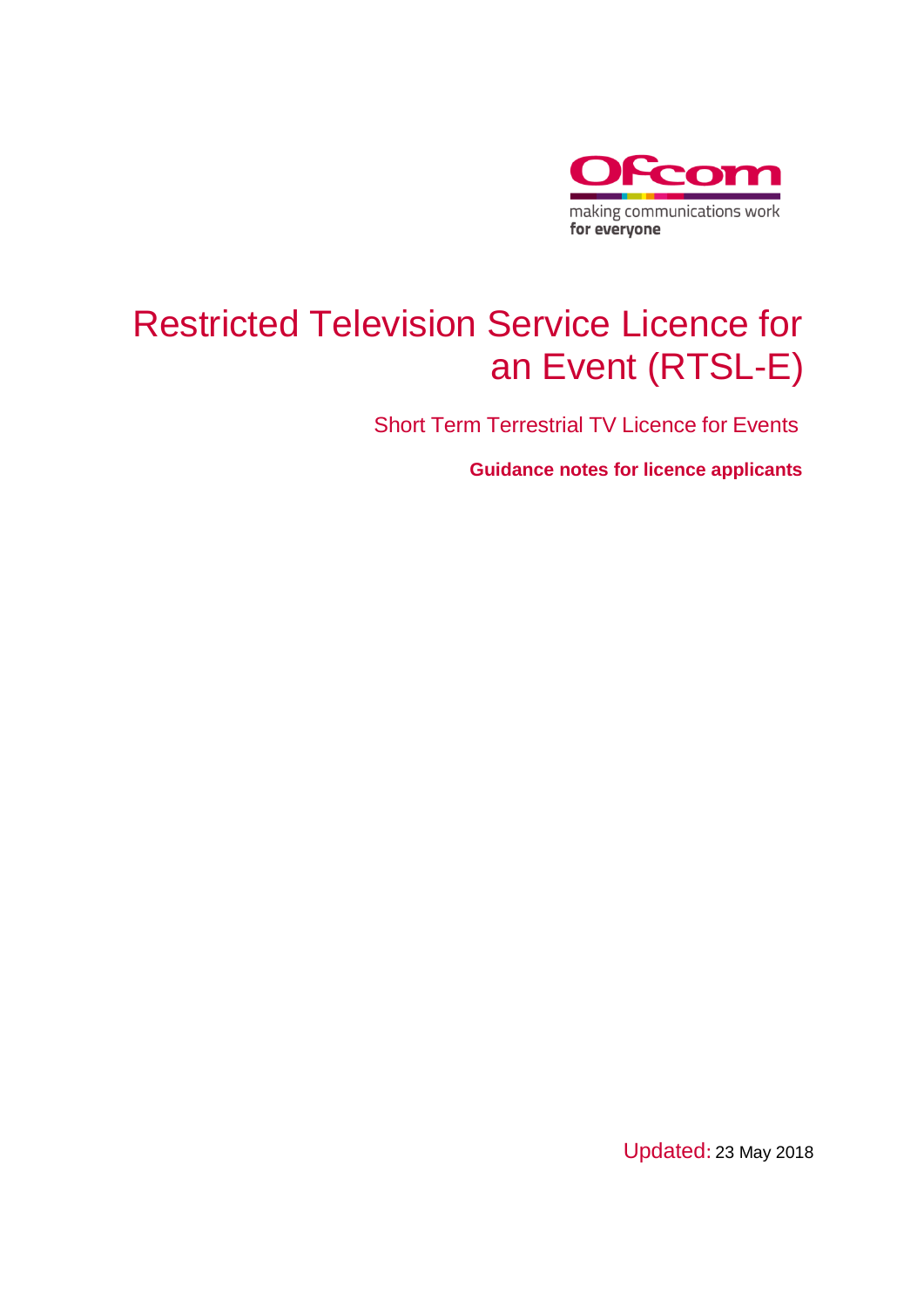# **Contents**

| General disclaimer                                                                      | 3              |
|-----------------------------------------------------------------------------------------|----------------|
| Statutory basis of licensing                                                            | 5              |
| The licensing process                                                                   | 6              |
| Submitting a valid application                                                          | 6              |
| <b>Timescales</b>                                                                       | $\overline{7}$ |
| Fees                                                                                    | 8              |
| Determining who should hold the licences                                                | 9              |
| Supply of further information                                                           | 9              |
| Publication of information about applications and licensed services                     | 9              |
| <b>Data Protection</b>                                                                  | 9              |
| Guidance on questions applicable to the issuing of a Broadcasting Act RTSL-E<br>licence | 10             |
| Ownership restrictions                                                                  | 10             |
| Nature of the service                                                                   | 10             |
| Content                                                                                 | 11             |
| Guidance on questions applicable to the issuing of a WT Act RTSL-E licence 12           |                |
| UK frequency clearance                                                                  | 12             |
| International co-ordination                                                             | 12             |
| Technical aspects of the service                                                        | 13             |
| <b>Broadcasting Act Licence conditions</b>                                              | 16             |
| Licence term                                                                            | 16             |
| Programme and advertising standards                                                     | 16             |
| <b>Listed events</b>                                                                    | 16             |
| Subtitling, signing and audio-description                                               | 16             |
| Retention and production of recordings                                                  | 16             |
| Provision of information to Ofcom                                                       | 17             |
| Fair and effective competition                                                          | 17             |
| Compliance with ownership restrictions                                                  | 18             |
| Compliance                                                                              | 18             |
| Government directions and representations                                               | 18             |
| Complaints relating to the licensed service                                             | 18             |
| Variations to the licence                                                               | 18             |
| Equal opportunities and training                                                        | 18             |
| Sanctions                                                                               | 19             |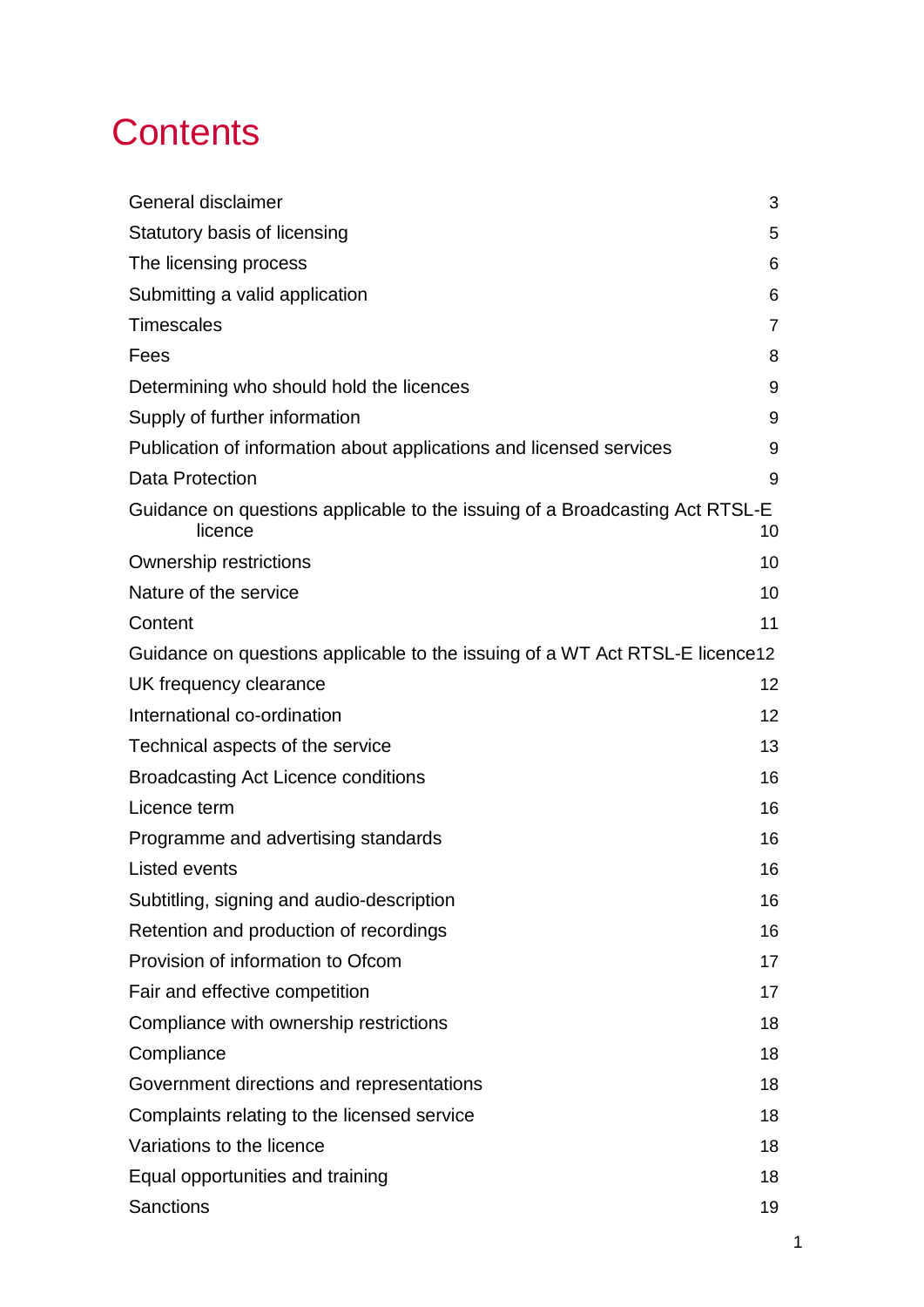| Revocation and surrender                   | 19              |
|--------------------------------------------|-----------------|
| Wireless Telegraphy Act Licence conditions | 21              |
| Commencement of the service                | 21              |
| <b>Test transmissions</b>                  | 21              |
| Commencement of service – "on air"         | 22 <sub>2</sub> |
| Status of restricted television services   | 22 <sub>2</sub> |
| Variations to the licence                  | 22              |
| Revocation and surrender                   | 22 <sub>1</sub> |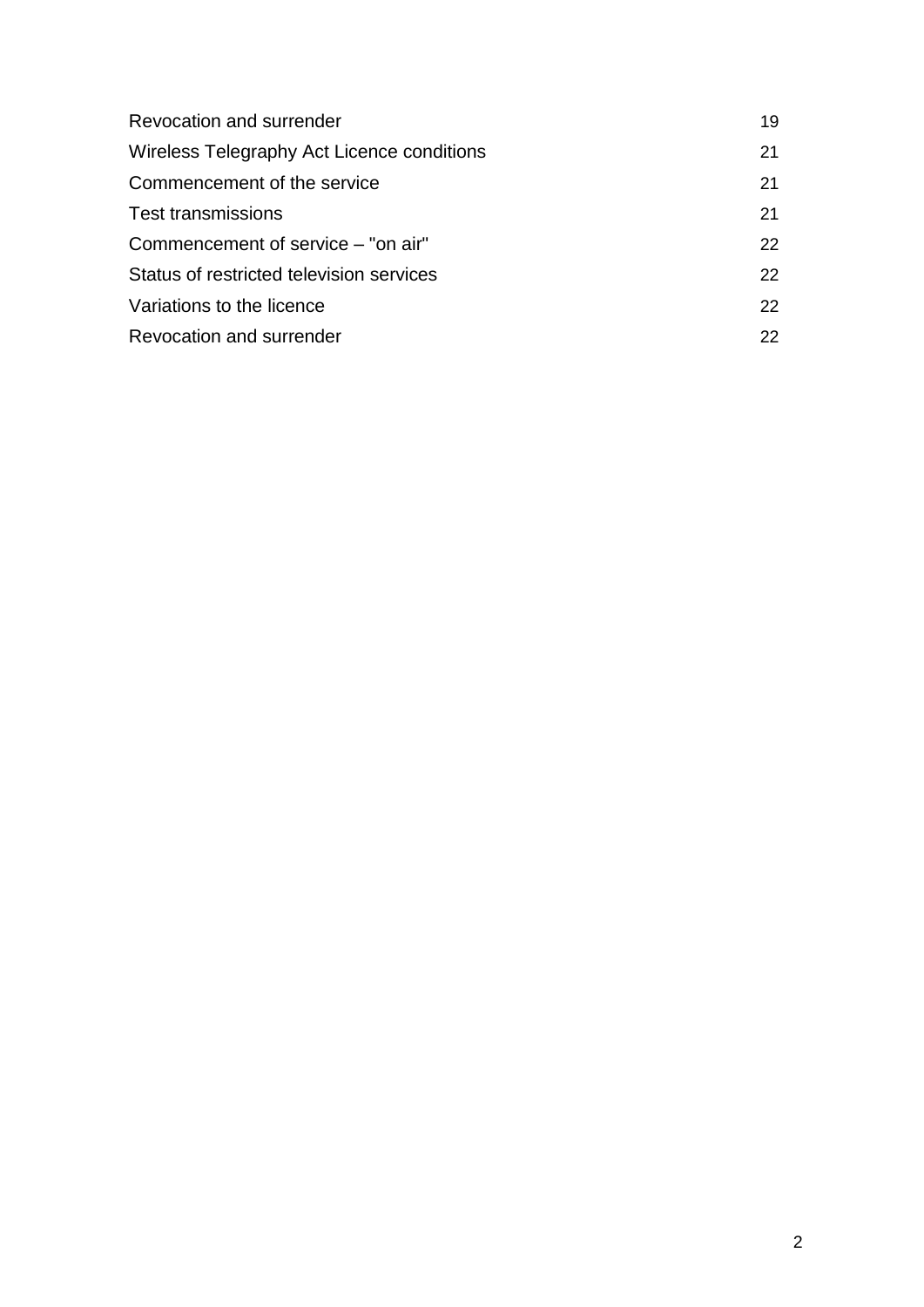# **Introduction**

- These guidance notes are for the general guidance of applicants for Restricted Television Service Event (RTSL-E) licences who wish to provide television coverage of a specific event at that location.
- 2. The guidance notes provide an overview of the licensing process, the licensing requirements and the conditions that licensees are subject to, but do not purport to explain all the relevant provisions of the legislation, or give an exhaustive account of the licensing requirements or licence conditions. Applicants should seek their own legal advice for this purpose. The guidance notes cannot be taken as modifying the effect of the statutes or the conditions of the licence.
- 3. Ofcom is authorised to issue RTSL-Es under the Broadcasting Act 1990 as amended by the Broadcasting Act 1996 and the Communications Act 2003 ("the Broadcasting Act"). Ofcom has monitored the development of restricted television event services and in light of experience has from time to time revised its guidance notes for this type of service.
- 4. **Should your application be successful, Ofcom will issue two licences; a Broadcasting Act licence for the content of your service and a WT Act licence for the use of the frequency channel.**
- 5. The guidance notes, the application form, the standard form RTSL-E Broadcasting Act licence and the standard form RTSL-E Wireless Telegraphy Act (transmission) licence and further information about the range of television services that Ofcom licenses can be found on the Ofcom website, [www.ofcom.org.uk,](http://www.ofcom.org.uk/) under Ofcom Licensing / Television Broadcast Licensing.
- 6. You can contact the Ofcom Television Broadcast Licensing team by email [\(broadcast.licensing@ofcom.org.uk\)](mailto:broadcast.licensing@ofcom.org.uk). Please note, however, that application forms must be submitted in hard copy to:

**Ofcom** Broadcast Licensing Riverside House 2a Southwark Bridge Road London SE1 9HA

# <span id="page-3-0"></span>**General disclaimer**

- 7. Information is supplied on a wide range of matters in this document, many of which depend on interpretation of the law. The information provided is not an exhaustive account of the statutory and licensing requirements and should not be regarded as a complete and authoritative statement of the law. Nor does any information issued by Ofcom, whether in guidance notes or elsewhere, imply any judgement by Ofcom as to commercial prospects for the licences, or that licensed services will be profitable.
- 8. Persons to whom these guidance notes are made available must make their own independent assessment after taking their own professional advice and making such further investigations as they deem necessary on all relevant matters. Ofcom makes no representation or warranty, express or implied, with respect to information contained in these guidance notes (together with the standard form licence and other documents referred to in this document) or with respect to any written or oral information made or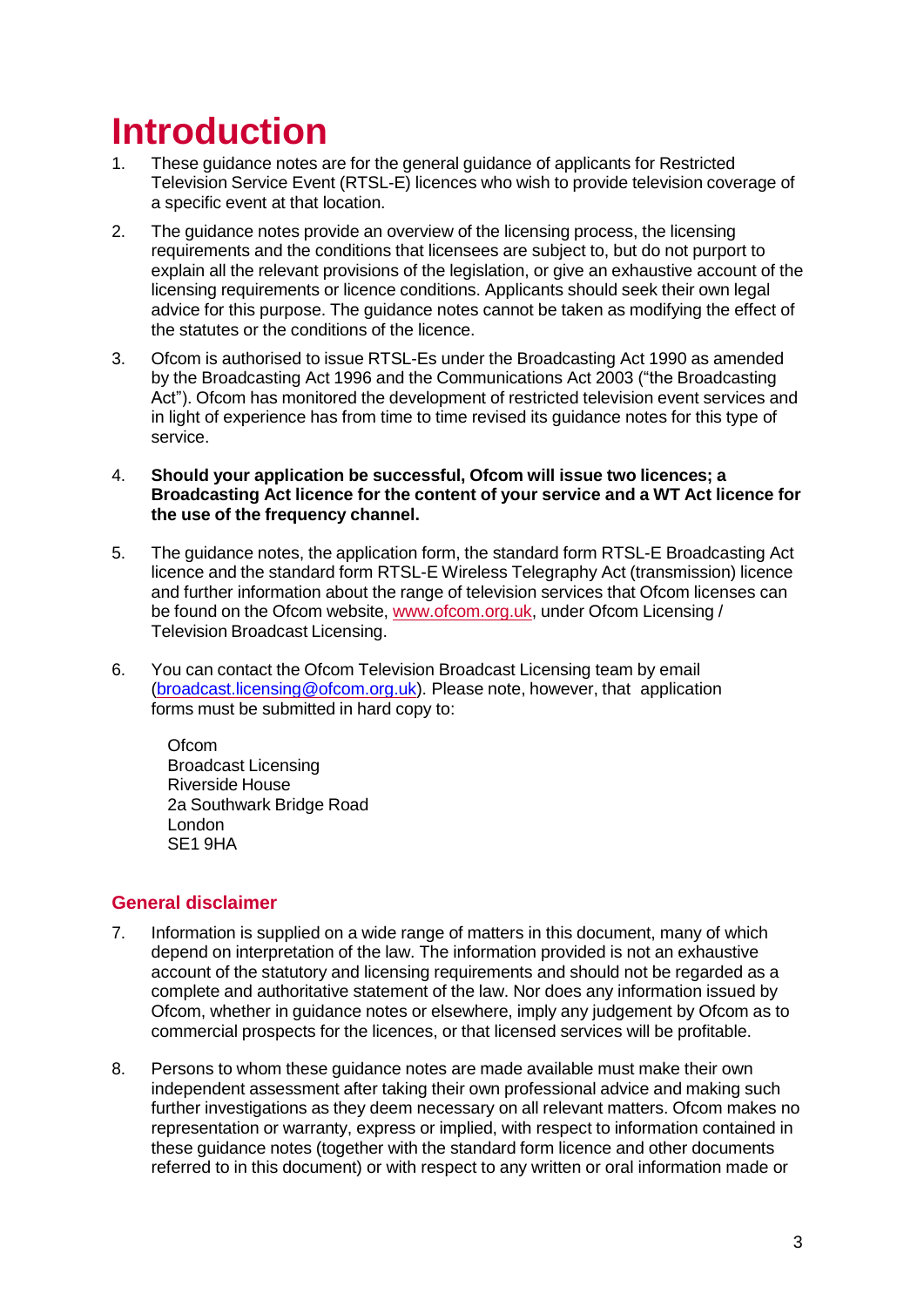to be made available to any potential applicant or its professional advisers. Any liability therefore is expressly disclaimed.

- 9. It should be noted that applications are invited on the basis of the information set out in these guidance notes. The award of a licence shall not imply any warranty on the part of Ofcom as to the size or location of the area actually capable of receiving the licensed service.
- 10. Applicants should note that the issuing of a RTSL-E transmission licence does not imply a right beyond the term of the licence to continued use of the frequency for the provision of local television or specific event restricted television services.
- 11. When considering an application for a RTSL-E service, we will consider all relevant issues including the compliance record of the applicant as a previous licensee.
- 12. All applications will be considered on their merits.
- 13. Applicants should be aware that certain key features of the licensing process, such as fees, sanctions procedures and the drafting of the relevant content codes, may change in the future as a result of consultation.
- 14. Ofcom reserves the right to alter or correct any part of this document.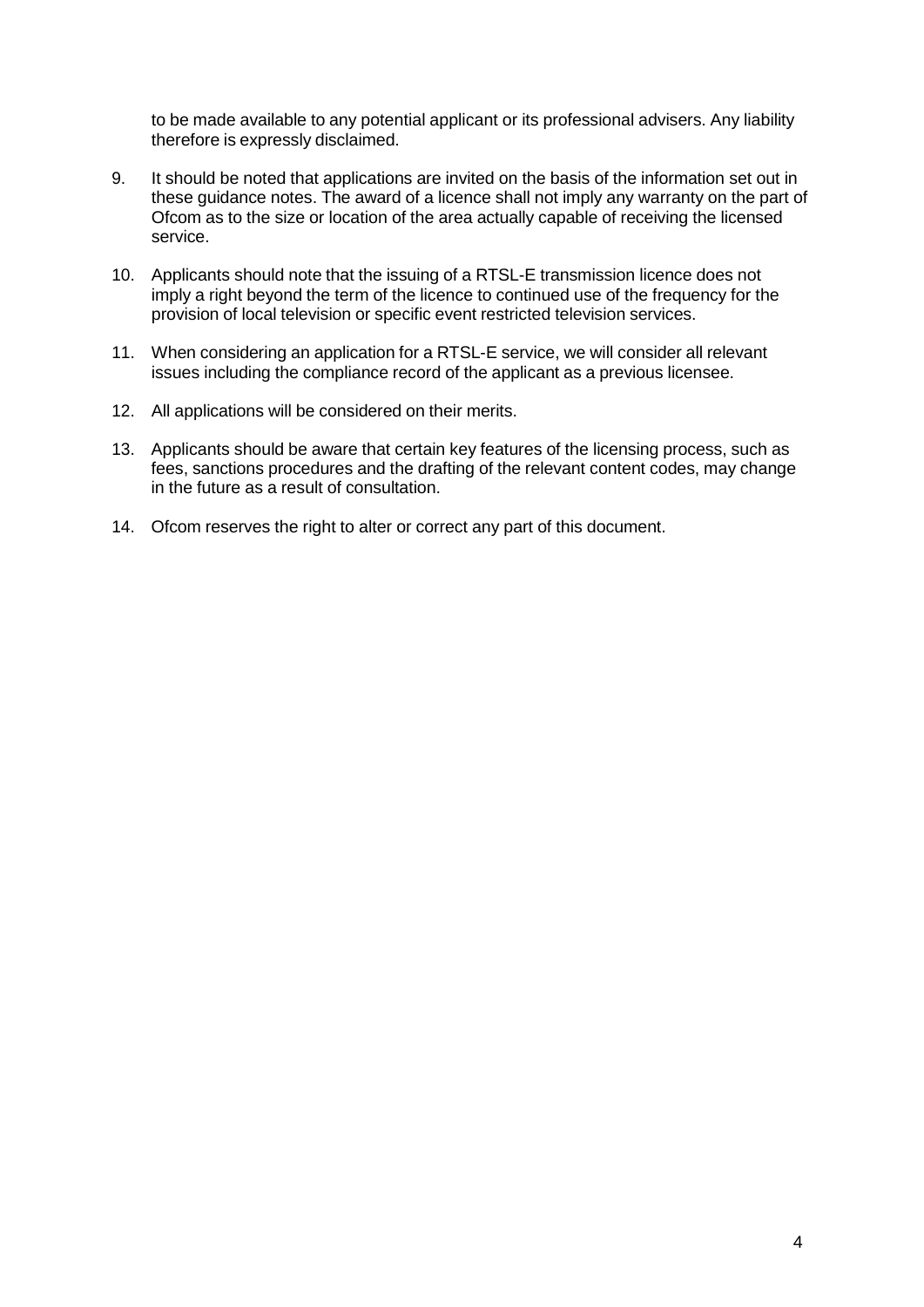# <span id="page-5-0"></span>Statutory basis of licensing

- 15. The licensing of local television services and services for providing coverage of specific events was introduced under the title Restricted Services by Government legislation in 1996. Services provided under a short term restricted television licence are services consisting of the broadcasting of television programmes for a particular establishment or other defined location, or a particular event, in the United Kingdom.
- 16. Both a Broadcasting Act licence and a Wireless Telegraphy Act licence are required in order to broadcast a restricted television service. Broadcasting Act restricted television service licences are granted under the terms of Part I of the 1990 Act, as amended by the 1996 Act and the Communications Act. Television programmes, in this context, means the broadcast of pictures and/or text, with or without sound. Wireless Telegraphy Act restricted television service transmission licences are granted under terms of Wireless Telegraphy Act 2006 ("the WT Act"). Under Section 8 of the WT Act it is an offence to install or use wireless telegraphy apparatus except in accordance with a wireless telegraphy licence issued by Ofcom. It is illegal to broadcast restricted television services without both a Broadcasting Act licence and a WT Act licence from Ofcom.
- 17. The WT Act licences issued for the provision of television services to a specific event will be Restricted Television Service Transmission Licences for a particular event (RTSL-E). As a result of digital switchover Ofcom stopped granting WT Act licences for the transmission of local television services for a defined location (RTSL-L).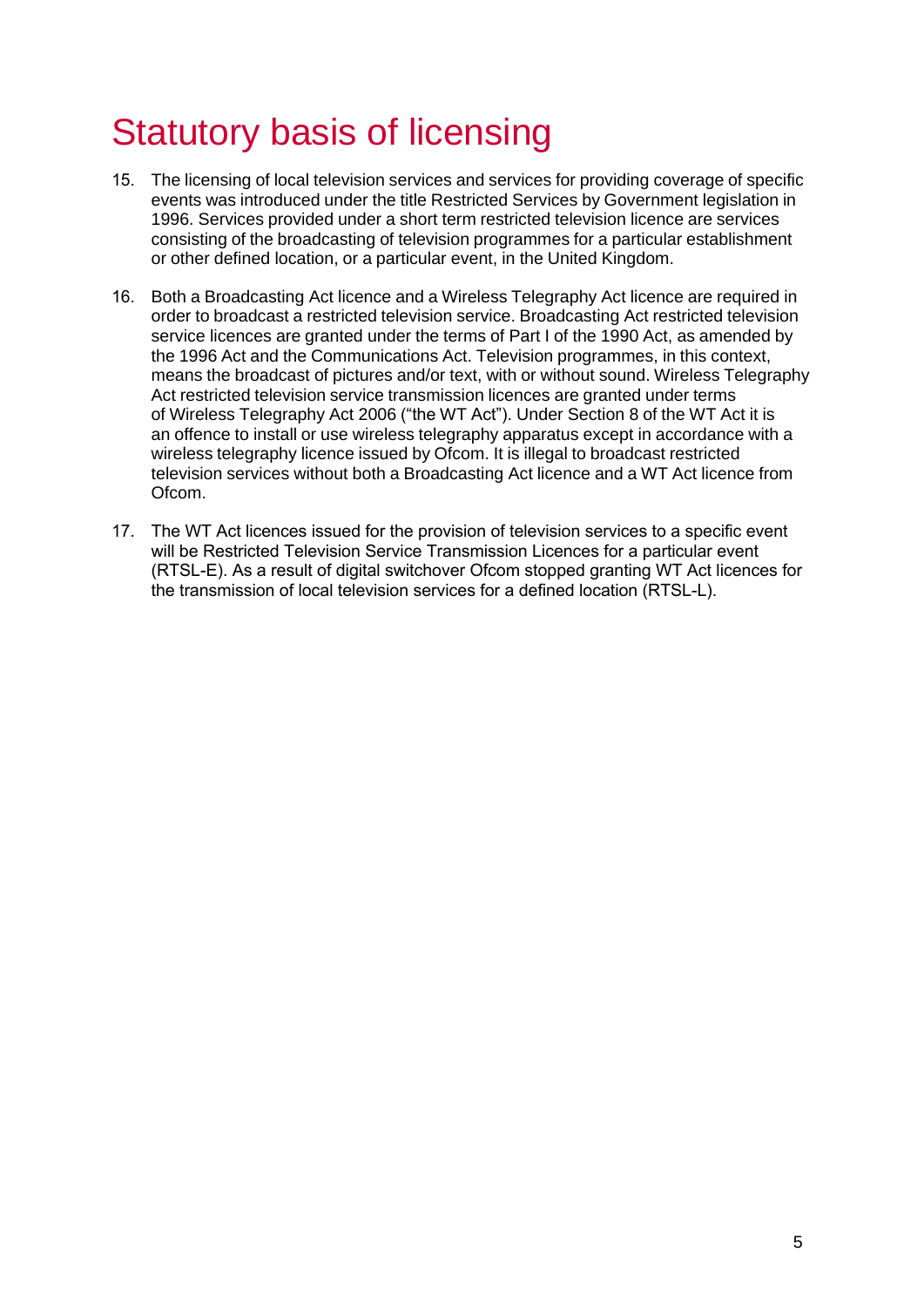# <span id="page-6-0"></span>The licensing process

# <span id="page-6-1"></span>**Submitting a valid application**

- 18. The application form for RTSL-Es can be found on the Ofcom website, <http://licensing.ofcom.org.uk/tv-broadcast-licences/rtsl-e/> . Applications can only be made using this form. Applicants should ensure that they always refer to the most recent edition of the guidance notes and application form when submitting their application.
- 19. We will assess applications to determine whether or not the applicant meets the criteria for holding both a RTSL-E Broadcasting Act licence and a RTSL-E Wireless Telegraphy Act licence, both of which are required to provide television coverage of a specific event in a particular location.
- 20. Applications will be processed as and when they are submitted by the applicant broadcaster (which may be the event organiser or a third party). Examples of specific events are; arts festivals, sports, meetings, conventions and educational training courses.
- 21. Ofcom will regard the submission of an application as an indication of an applicant's willingness to accept, if offered, the Broadcasting Act and WT Act licences subject to the conditions indicated.
- 22. We encourage applicants to download the editable version of the application form from our website and fill it in on their computer. Ofcom will accept handwritten application forms, but they must be filled in using block capitals and black ink. We will not accept illegible application forms.
- 23. You should fill in all sections of the application form. If a section is not applicable to your application, you should indicate that you consider this is the case. The declaration in section 5 of the application form must be signed and dated, and the form submitted in hard copy to:

**Ofcom** Broadcast Licensing Riverside House 2a Southwark Bridge Road London SE1 9HA

- 24. The application form must be accompanied by a copy of the Memorandum and Articles of Association (or, if a body corporate without such, the nearest equivalent along with a translation, if it is not in English), together with copies of any resolution amending or updating them and a copy of the last Annual Return (or if the entity is recently established such that it has not yet been required to make that return, a copy of all filings made to Companies House since incorporation) and Accounts of the applicant; along with the relevant fee.
- 25. We will normally acknowledge your application within two working days. If an application cannot be considered (for example, because it is illegible, the appropriate fee has not been submitted, the applicant has used the wrong form etc.) we will normally return the application form to the applicant.
- 26. The transmission of a RTSL-E service is defined by the available frequency and the planning constraints which apply to its use, and not by any specific maximum radius or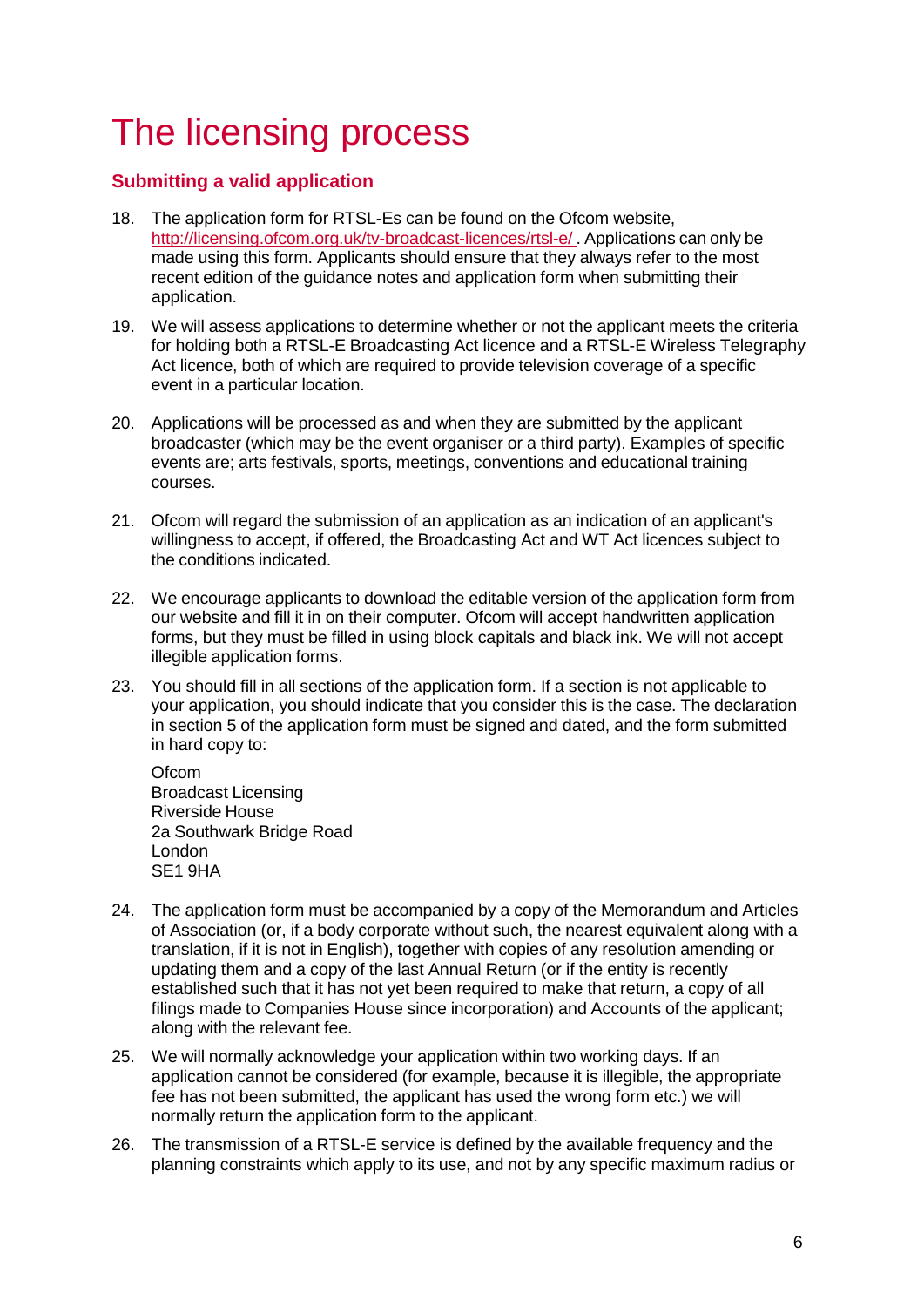geographical coverage. Applicants should note that where an application is submitted for an already cleared frequency channel, applicants must conform to the existing technical specification.

- 27. We will not normally grant more than one RTSL-E licence (together with the associated RTSL-E transmission licence) for coverage of an event.
- 28. It is important that if an applicant wishes to broadcast coverage of an event, they obtain the written permission of the event organiser. If two or more applications are received with the backing of the event organiser, the event organiser will be invited to nominate one applicant to run the service.
- 29. In other circumstances, for instance applications to broadcast for an event that does not have an easily-identifiable organiser (e.g. a religious event), we will normally grant a licence to the applicant whose application we receive first (as long as it is received no more than twelve months prior to the proposed start date, and subject to satisfying the conditions in these notes, and to frequency availability). However, for events for which more than one application is received on the same day, for broadcasting in the same place and at the same time, Ofcom will decide between applications by means of a draw.
- 30. To be eligible to be entered into a draw, each application needs to be complete and the applicant's regulatory record will be taken into consideration (e.g. if an applicant has been found in breach of their licence conditions in a previous broadcast, their new application may be rejected if another has been received for the same dates and location on this occasion).
- 31. Multiple applications for a licence to cover a particular event from a single group, including applications submitted under different names but where each named person is connected to the others, will not be accepted.
- 32. The draw may be held in public, in which case Ofcom will invite applicants to attend and witness it.
- 33. If an applicant is entered into the draw and not successful, the application fee will NOT be refunded.
- 34. Ofcom reserves the right to vary these rules if justified by particular circumstances.

### <span id="page-7-0"></span>**Timescales**

- 35. As a guideline, our aim is to issue the RTSL-E Broadcasting Act & WT Act licences within 25 working days. There is no guarantee it will be done within this timeframe. Applications are assessed on a first come first service basis, and during peak periods it may take longer. This timeframe assumes that full and accurate information has been provided by the applicant in the application form and accompanying documentation and that the application is for a pre-cleared frequency channel. Applications will not be assessed until all the requested information has been submitted.
- 36. For applications that are not for a pre-cleared frequency channel, a detailed assessment of frequency availability will need to be carried out, and in some cases international frequency co-ordination may be required. If necessary, this process can be expected to take at least 14 weeks.
- 37. Applicants with religious objects are advised to allow approximately eight weeks for their application to be considered by Ofcom in the light of the Guidance for religious bodies applying for a Broadcasting Act licence [\(http://licensing.ofcom.org.uk/tv-](http://licensing.ofcom.org.uk/tv-)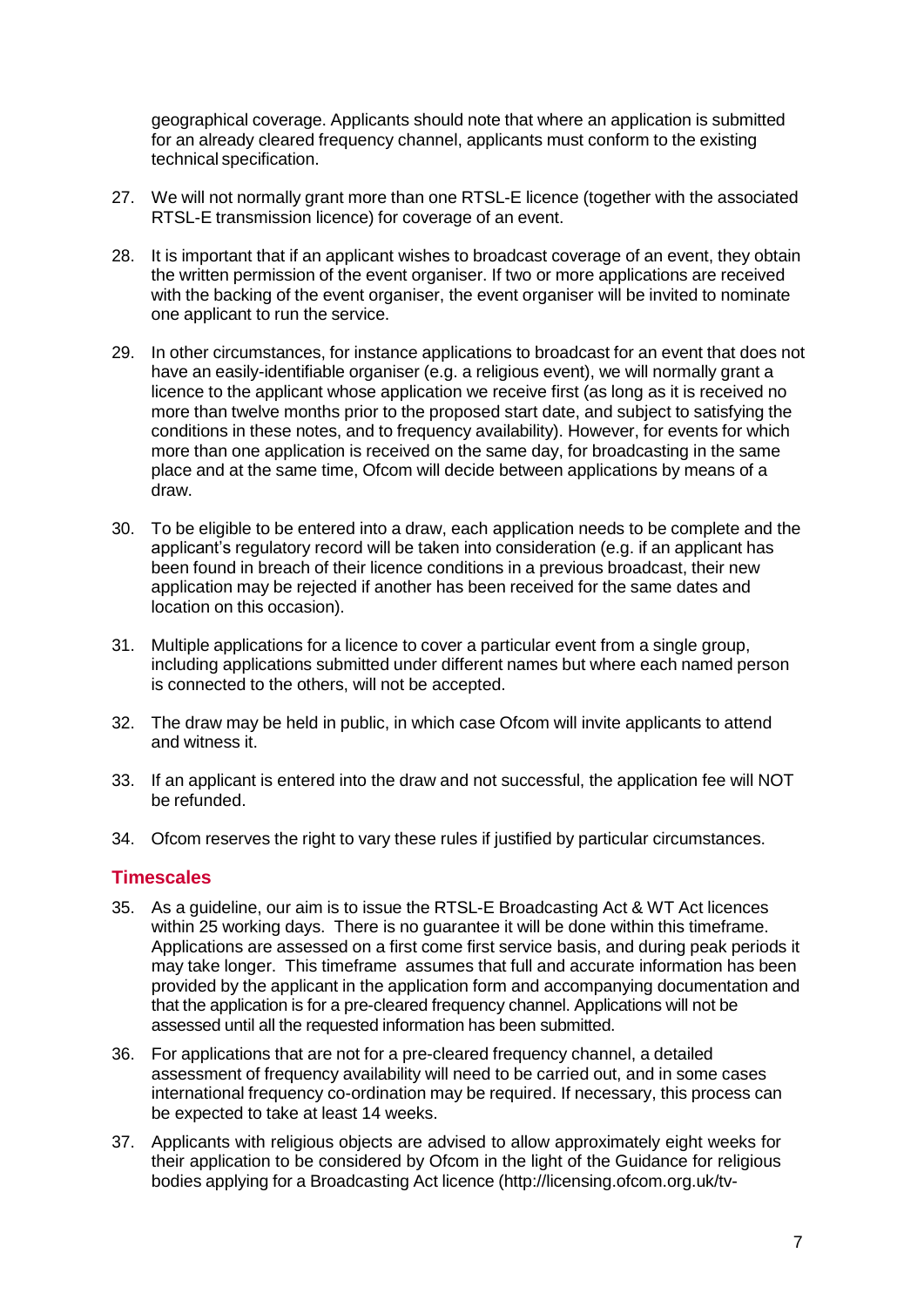broadcast-licences/other-issues/religious-guidance). See also paragraph 54 below. Applicants should be aware that Ofcom is under a duty to ensure that it does not license bodies with objects which are of a wholly or mainly of a political nature, and will consider applications carefully in the light of its duties. Applications where questions arise in relation to this issue may take a number of months to consider.

- 38. Licence applications are considered as and when they are received.
- 39. Ofcom may refuse to issue a RTSL-E Broadcasting Act licence if the applicant is not a "fit and proper person", if the applicant is a disqualified person or if the proposed service would be likely to involve contraventions of the standards for programmes and advertising (see below).
- 40. In cases where Ofcom has instigated sanction procedures against an existing licensee, we will not generally consider any applications for new licences by the same licensee or by a person/body connected to that licensee until such time as the sanction procedures against the existing connected licensee are concluded. This means any sanction imposed must be satisfied (e.g. in the case of a fine, full payment of the fine must have been made) before any new application by that licensee or by a person/body connected to that licensee can be considered
- 41. To be able fully to consider an application, we may need to request further information or clarification from the applicant. If we don't receive a response to a request for further information within one month, the application will be considered to have lapsed.

#### <span id="page-8-0"></span>**Fees**

- 42. Applications for a RTSL-E service must be accompanied by a cheque for the sum of £250 (the Broadcasting Act licence application fee).
- 43. Application fees are non-refundable.
- 44. Two licence fees will become payable once the RTSL-E Broadcasting Act and WT Act licences have been granted. These comprise the following:
	- a. RTSL-E Broadcasting Act licence fee of between £100-£500 depending on the size of the venue or if the service will not be broadcast in a particular venue, a fee of £500

| Up to 1,000 seat venue                            | £100 |
|---------------------------------------------------|------|
| $1,001 - 5,000$ seat venue                        | £150 |
| $5,001 - 20,000$ seat venue                       | £250 |
| Over 20,000 seat venue                            | £500 |
| A service not for broadcast at a particular venue | £500 |
|                                                   |      |

- b. RTSL-E Wireless Telegraphy Act licence fee of £2,000.
- 45. Broadcasting Act application and licence fees are revised annually and published nolater than 31 March of each year. For further information about fees, see Ofcom's Statement of Charging Principles [\(http://www.ofcom.org.uk/consult/condocs/socp/statement/charging\\_principles.pdf\),](http://www.ofcom.org.uk/consult/condocs/socp/statement/charging_principles.pdf))  and Ofcom's Tariff Tables [\(https://www.ofcom.org.uk/about-ofcom/annual-reports](https://www.ofcom.org.uk/about-ofcom/annual-reports-and-plans/tariff-tables)[and-plans/tariff-tables\)](https://www.ofcom.org.uk/about-ofcom/annual-reports-and-plans/tariff-tables).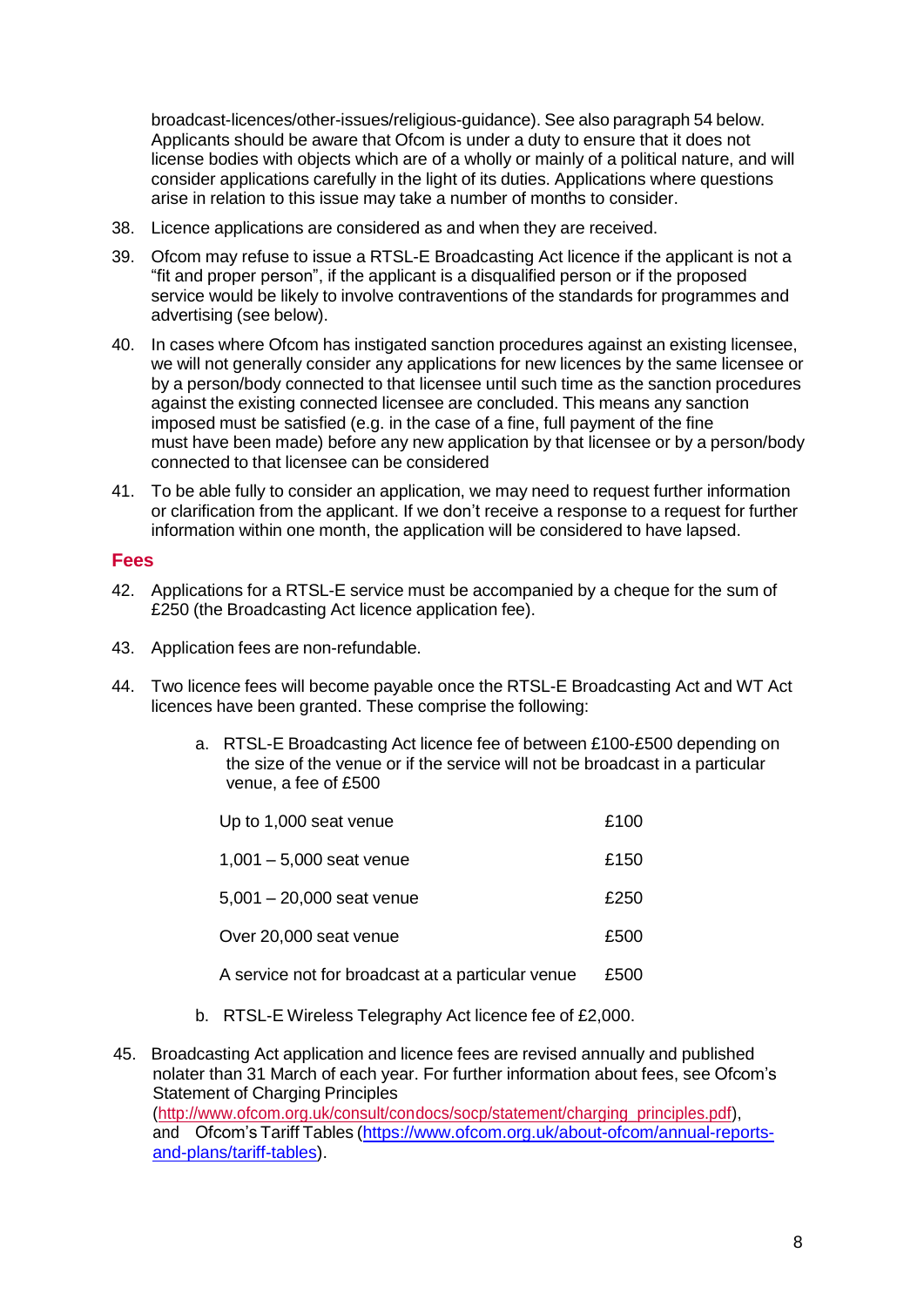46. This WT Act licence fees will be published in the Wireless Telegraphy Fees Regulations in due course.

### <span id="page-9-0"></span>**Determining who should hold the licences**

47. The appropriate licensee will be the "provider" of the service. The provider of the service is defined in the Communications Act as the person "with general control over which programmes and other services and facilities are comprised in the service (whether or not he has control of the content of individual programmes or of the broadcasting or distribution of the service)". The licensee may be a company, a partnership or a sole trader as appropriate.

### <span id="page-9-1"></span>**Supply of further information**

48. Ofcom may seek further information, from the applicant or from third parties, whilst assessing an application. Once submitted, an application may not be modified in any way which Ofcom considers to be unfair to any other applicant.

### <span id="page-9-2"></span>**Publication of information about applications and licensed services**

- 49. Please complete the question at the end of the application form telling us which information provided by you, you consider to be confidential. If an applicant asks us to keep part or all of an application confidential, we will treat this request seriously and will try to respect this. However, sometimes we will need to publish such applications, including those that are marked as confidential, in order to meet legal obligations for example under the Freedom of Information Act, 2000.
- 50. When a RTSL-E and the associated RTSL-E WT Act transmission licence are granted, the name of the service, contact details for the licensee and a brief description of the licensed service are published on the Ofcom website. These are the details supplied by the licensee in the application form. If you have any questions about the information that we publish, or there are any changes to this information, you should contact the Television Broadcast Licensing team.
- 51. Additionally, Ofcom considers issued RTSL-E Broadcasting Act and RTSL-E WT Act transmission licences to be public documents and the Television Broadcast Licensing team will make copies of licences available on request
- 52. Ofcom also publishes a monthly update which lists new services licensed, licences revoked, licence transfers, and changes to the name or nature of the licensed service during the past month. The licensing updates are available on the Ofcom website, http://licensing.ofcom.org.uk/tv-broadcast-licences/updates/

#### **Data Protection**

53. We require the information requested in the application form in order to carry out our licensing duties under the Broadcasting Act 1990, Broadcasting Act 1996 and Communications Act 2003. Please see Ofcom's General Privacy Statement [www.ofcom.org.uk/about-ofcom/foi-dp/general-privacy-statement](http://www.ofcom.org.uk/about-ofcom/foi-dp/general-privacy-statement) for further information about how Ofcom handles your personal information and your corresponding rights.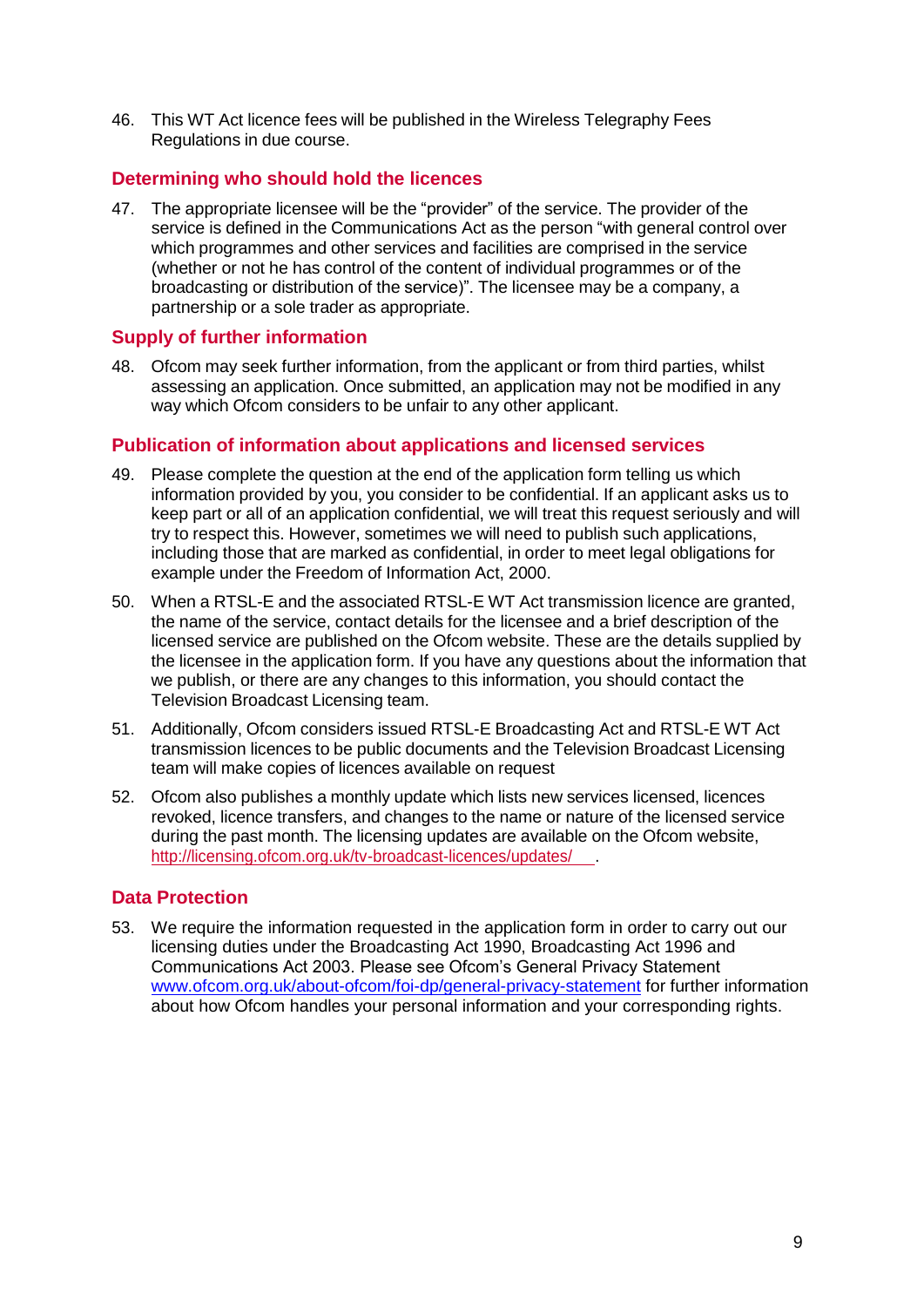# <span id="page-10-0"></span>Guidance on questions applicable to the issuing of a Broadcasting Act RTSL-E licence

# <span id="page-10-1"></span>**Ownership restrictions**

- 54. The 1990 Act (as amended by the 1996 Act and the Communications Act) lays down a number of restrictions on who may hold Ofcom's Broadcasting licences. The following are among those who are disqualified from holding a RTSL-E Broadcasting Act licence or from controlling a licensee:
	- a. a local authority (except where the service is provided exclusively for the purposes of carrying out the functions of a local authority under Section 142 of the Local Government Act 1972 (as amended) (provision by local authorities of information relating to their activities);
	- b. a political body;
	- c. a religious body, other than where Ofcom is satisfied that it is appropriate for a particular person to hold a licence and makes a determination to that effect. If you wish to seek such a determination, please consult the Ofcom Guidance for religious bodies applying for a Broadcasting Act licence [\(http://licensing.ofcom.org.uk/tv-broadcast-licences/other-issues/religious](http://licensing.ofcom.org.uk/tv-broadcast-licences/other-issues/religious-guidance)[guidance](http://licensing.ofcom.org.uk/tv-broadcast-licences/other-issues/religious-guidance) );
	- d. any company controlled by any of the above or by their officers or associates;
	- e. an advertising agency or any company controlled by such an agency or in which it holds more than a 5 per cent interest.
- 55. Please note that the 1990 Act (as amended by the 1996 Act and the Communications Act) provides for Ofcom to determine that in certain circumstances a person with less than a 50 per cent share can be deemed to control a company.
- 56. Where information is relevant to determining whether an applicant is a disqualified person, it is an offence for the applicant to supply false information or to withhold information with the intention of misleading Ofcom. If a person is convicted of such an offence the court may make an order disqualifying the applicant from holding a licence for a specified period. A disqualification order applies not only to the individual concerned but to any company of which he or she is a director or involved in the management of (whether directly or indirectly).

# <span id="page-10-2"></span>**Nature of the service**

57. Applicants are asked a series of questions to ascertain details relating to the nature and characteristics of the proposed service, the answers to which will be taken into account by Ofcom and will form the basis of the description of the service set out in Part 1 of the Annex to the licence. Applicants should note that the Annex to the licence forms part of the licence and can only be varied with the agreement of Ofcom. Applicants should also note that certain commitments made by an applicant will be incorporated into the Annex to the licence as Conditions of the licence. Please see Condition 2(1) of the standard form licence and Part I of the Annex to the standard [form](http://licensing.ofcom.org.uk/tv-broadcast-licences/rtsl-e/) licence which can be found on our website under [http://licensing.ofcom.org.uk/tv](http://licensing.ofcom.org.uk/tv-broadcast-licences/rtsl-e/)[broadcast-licences/rtsl-e/](http://licensing.ofcom.org.uk/tv-broadcast-licences/rtsl-e/)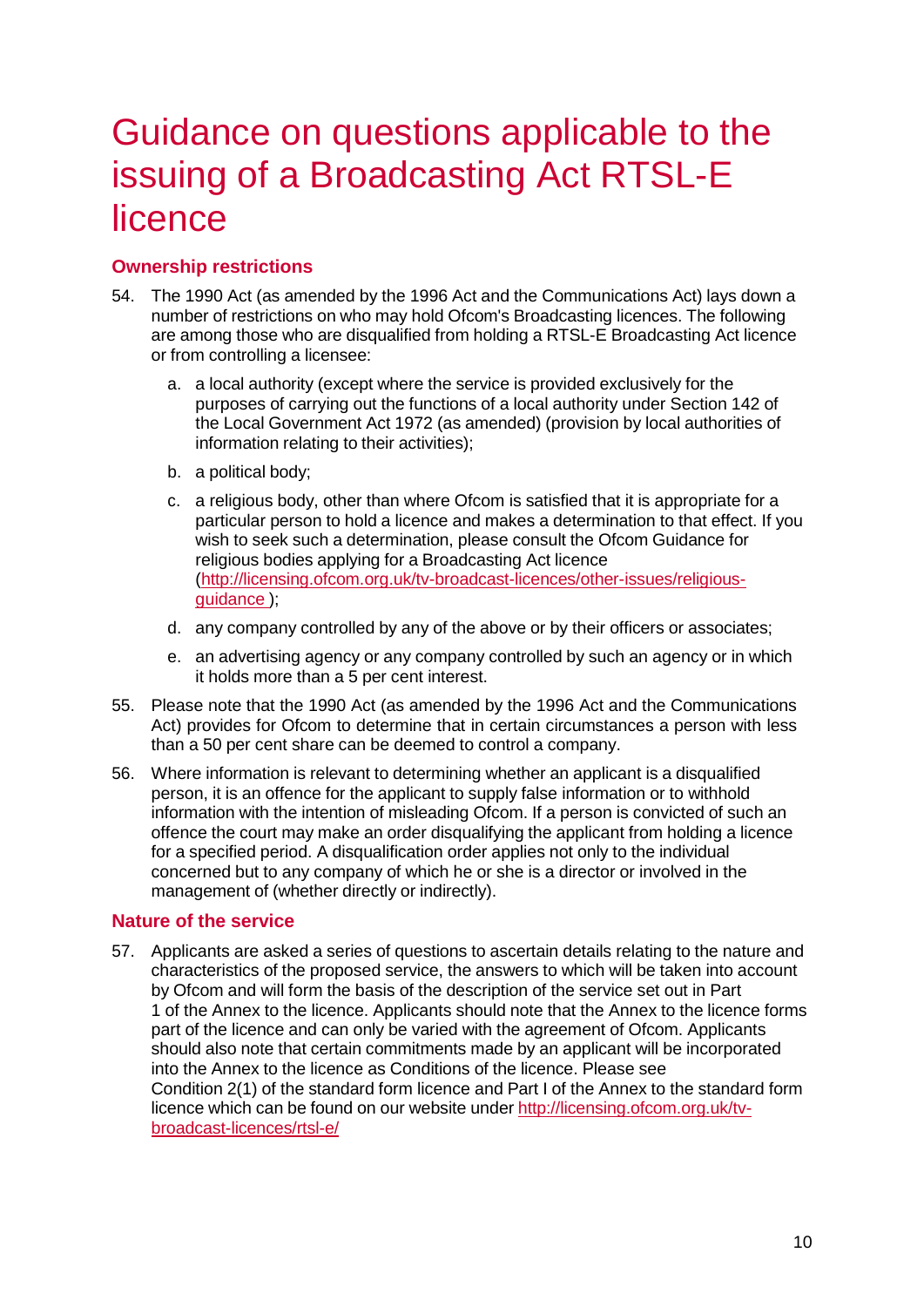# <span id="page-11-0"></span>**Content**

- 58. In the application form, the applicant should provide a description of the proposed service, ensuring that they include the following information:
	- i) a description of the event for which the application is made;
	- ii) an indicative schedule of proposed programming;
	- iii) transmission hours; indicating how many hours a day and how much programming is planned to be transmitted;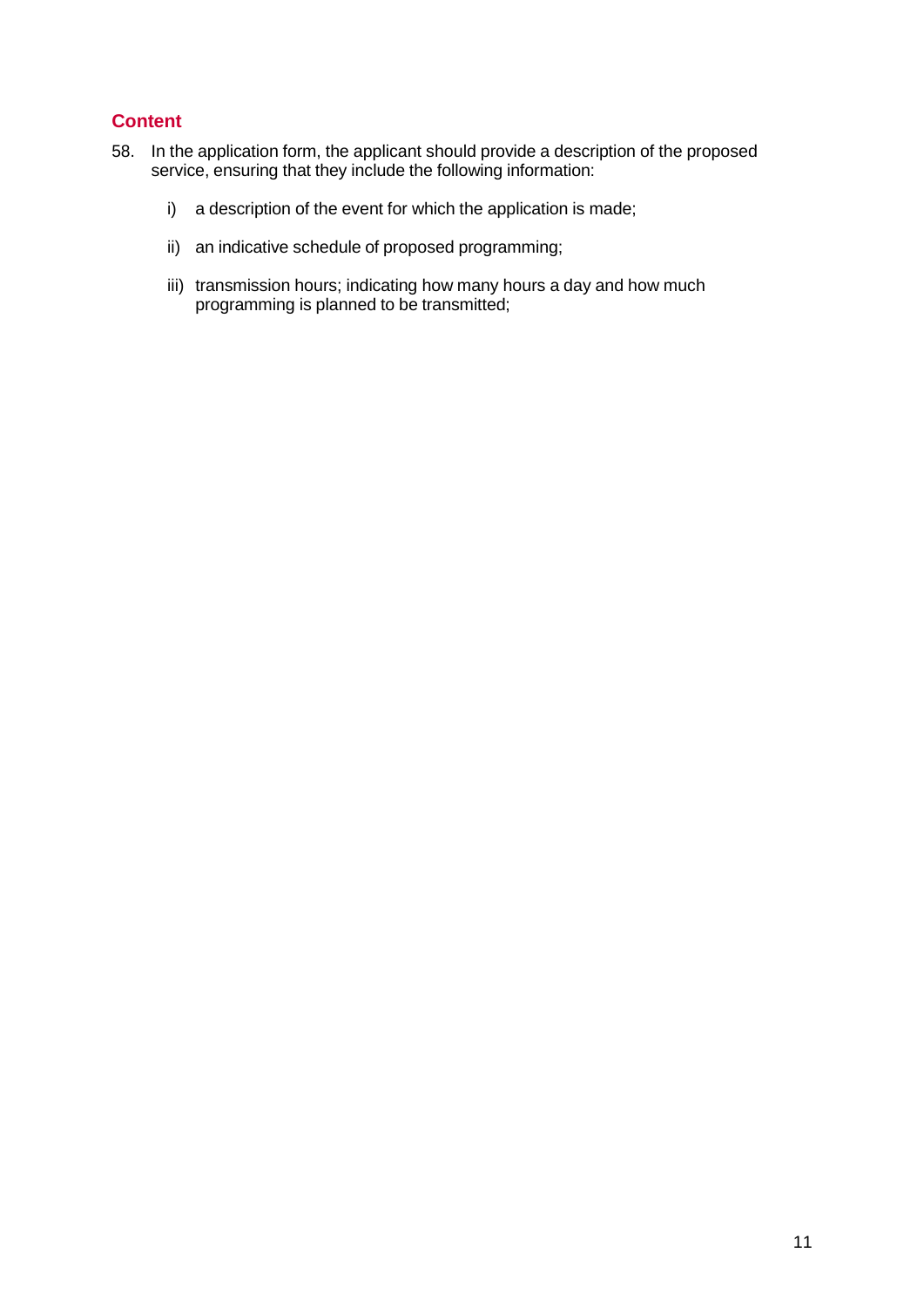# <span id="page-12-0"></span>Guidance on questions applicable to the issuing of a WT Act RTSL-E licence

### <span id="page-12-1"></span>**UK frequency clearance**

- 59. The frequencies allocated to television broadcasting are intensively used. So that interference is not caused to other broadcast services, a clear frequency must be found before a RTSL-E service can be allowed to operate. This section provides information for applicants on the process involved in obtaining frequency clearance for RTSL-Es.
- 60. On receipt of a valid application, Ofcom will commission a detailed frequency plan for the RTSL-E transmission licence proposal based on the target area and transmission site proposed by the applicant. An assessment will be made of potential interference the RTSL-E service may cause to other existing and planned television and other licensed services and the potential coverage area.
- 61. Detailed frequency planning normally takes up to 14 weeks to complete. During this time Ofcom will keep the applicant informed of significant developments which occur during the assessment. Although Ofcom will normally commission the assessment from an external consultant it is Ofcom who makes the final decision on the outcome of this stage and this decision is final.
- 62. The actual time taken to complete the assessment depends on the quality of information provided in the application. For instance the applicant will have to have decided upon a transmission site from which the service will be broadcast before the assessment can be carried out.
- 63. If the detailed frequency planning study finds that the proposals can be accommodated, UK approval will be given, otherwise the proposal will be rejected. If approved, a technical paper will be issued to the applicant which will include a set of transmitter operating parameters, population coverage estimates and an evaluation of any interference issues.
- 64. Theoretical coverage predictions are made using internationally accepted planning techniques. A predicted coverage map and an estimate of the population coverage are given on the basis that viewers are using an appropriate aerial, located 10 metres above ground level, pointing towards the transmitting site and therefore indicates the maximum potential coverage achievable. The actual number of viewers able to receive the service may be much lower, and will depend on factors such as: local topography; whether the frequency channel is in-band to viewers' existing aerials, whether the polarisation of existing aerial is the same; the direction in which existing aerials are pointing relative to the proposed restricted service licence transmitter. It is up to the applicant to take all these factors into account to determine the likely coverage achievable in practice.

### <span id="page-12-2"></span>**International co-ordination**

65. Once UK technical approval has been given, the application will be put forward by Ofcom for international co-ordination if necessary. According to internationally agreed rules, proposals in which the transmitter power exceeds agreed limits, or when the proposed service could potentially cause interference to other services, need to be submitted to neighbouring countries for approval.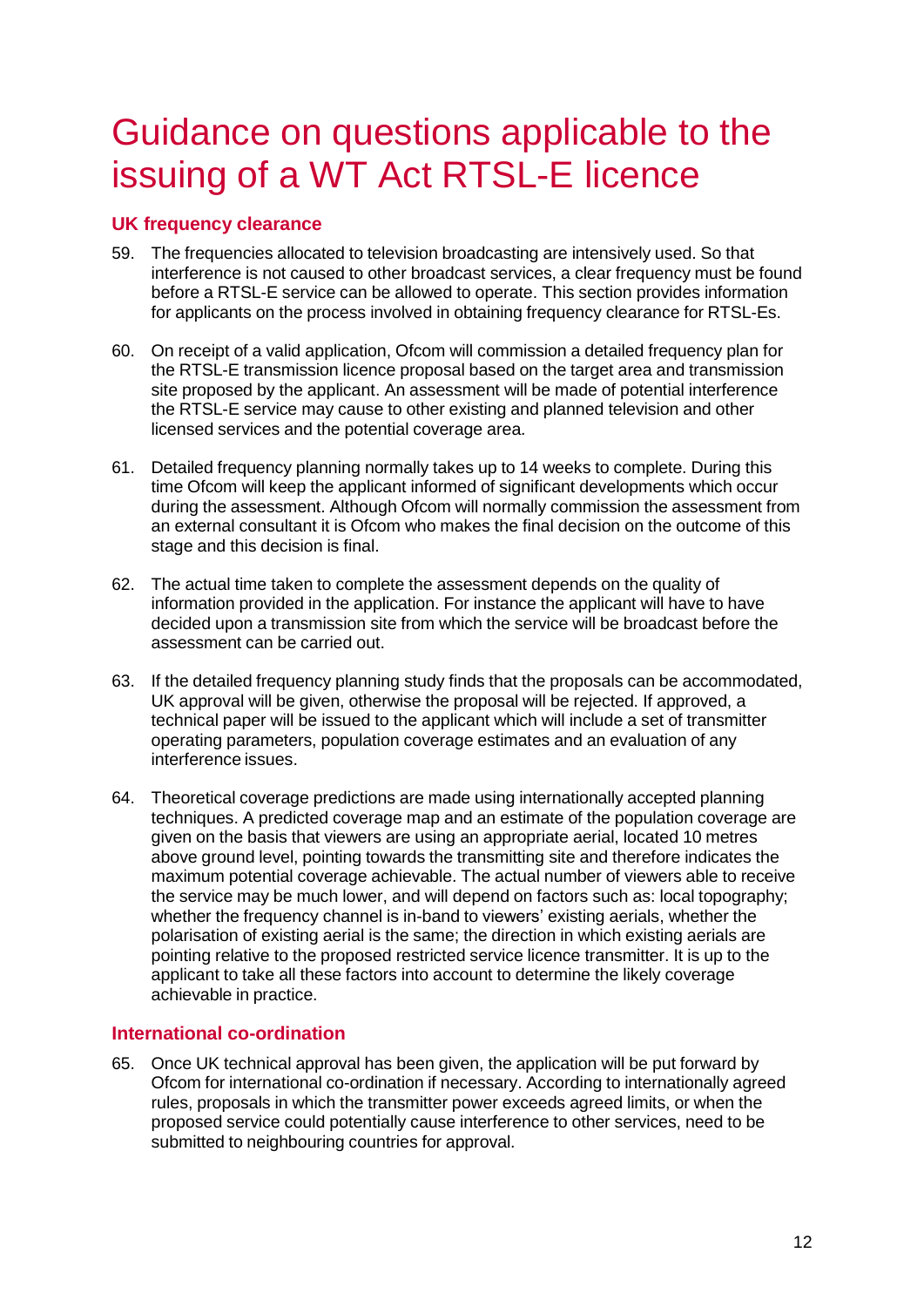- 66. Although low power RTSL-E services are unlikely to require international co-ordination, some may fall above the appropriate threshold. If co-ordination is required, a period of 12 weeks from the date of submission is set for the co-ordinating countries to reply. However, countries may request more time to consider the request without giving a specific reason and are under no obligation to agree to a proposal. Please note that the time required for international co-ordination is in addition to that required for detailed frequency planning.
- 67. Should a country initially refuse co-ordination or raise concerns, a much longer time could be required. If a country continues to refuse co-ordination then the restricted service licence proposal will not be able to proceed and the application will be rejected. There is no way round this procedure which forms part of the UK's international obligations.
- 68. Ofcom will inform the applicant of the date of submission for international co-ordination of their proposal, and of any significant developments that occur during the process.
- 69. Ofcom will normally allow a RTSL-E WT Act transmission licence to be granted only when full international co-ordination has been received from Ofcom. However, if more than 12 weeks have elapsed since the initial request for international co-ordination, and not all co-ordination replies have been received, Ofcom may consider allowing clearance on a "no interference, no protection" conditional basis. If agreed by Ofcom, the condition is that changes to the transmitter characteristics may subsequently be required when all international co-ordination replies are received. In such cases the licensee must agree in writing to accept the risk of having to modify or replace transmission equipment (at its own cost) at some point in the future should it be required as a condition of co-ordination. Furthermore, the licensee may also be required to immediately shut down any existing transmissions if serious interference problems arise. In the worst case, neighbouring countries could refuse co-ordination in which case transmissions would have to cease.
- 70. Only in exceptional circumstances will proposals for amendments to the approved transmission characteristics be considered. These might involve the need to seek national and international frequency clearance, and will extend the time taken to process the application. Applicants may wish to first seek professional advice before proposing changes, but should in any case make a written request to Ofcom. Ofcom would assess the feasibility of the proposal, and decide whether to commission the necessary detailed planning work. There is no guarantee that proposals for amendments will result in the necessary UK or international frequency clearances. In particular, proposals for amendments which would have an adverse effect on other services will be rejected.

#### <span id="page-13-0"></span>**Technical aspects of the service**

- 71. The application form requires applicants to answer a number of questions on the technical aspects of the proposed service. Applicants should note that where an application is submitted for an already cleared frequency channel, applicants must conform to the existing technical specification.
- 72. The following provides some background information to help applicants answer the questions on the application form.
- 73. *Target area(s) to be served.* Except in the case of applications for an already cleared frequency channel or for a new licence commencing upon expiry of an existing licence, a map should be provided clearly identifying the proposed coverage area of the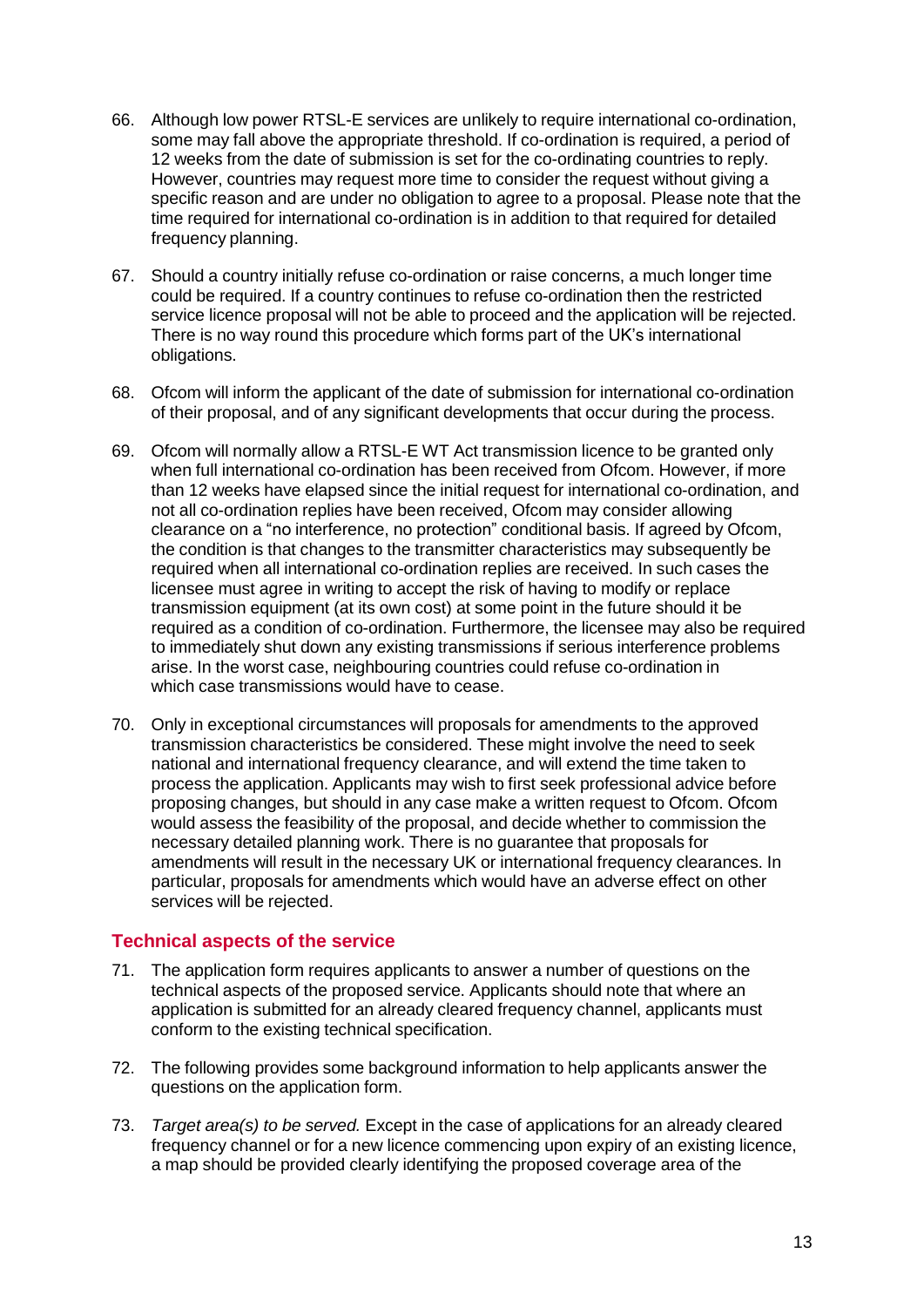service. It should be clear to Ofcom planners which geographic areas the restricted television service licence applicant wishes to cover. A map in which the boundary of the proposed coverage area has been marked by a thick black line will be sufficient at this stage.

- 74. *Has a transmitter site been identified? If so, is it currently being used for the transmission of television or radio services?* Applicants are highly recommended to identify a transmission site at an early stage as the frequency planners will not be able to carry out an assessment of frequency availability without this information. Identification of a site will also help the applicant to start addressing practical issues associated with broadcasting a television service. It is recommended that existing television transmission sites be used where possible. This minimises the difficulties associated with commissioning a new site, avoids some potential interference effects and ensures the target population of viewers will already have television aerials aligned in the correct direction. Ofcom reserves the right to reject applications where detailed assessment indicates that use of a particular transmission site will result in unacceptable interference to other broadcast services.
- 75. *Location of transmitter site (by Ordnance Grid Reference).* Existing transmitter site information can be found on the Ofcom website at <http://stakeholders.ofcom.org.uk/broadcasting/guidance/tech-guidance/transmaps/> /. If a new site is proposed it is important that this information is accurately provided. Please use a 1:50 000 Ordnance Survey series map. The format should be as follows, using the example of Crystal Palace: TQ 339712. The frequency planners use a terrain database to assess interference to and from the proposed service to other television services and it is important that an accurate grid reference is provided.
- 76. *Ground height (above sea level) of transmitter site*. Please use a 1:50 000 Ordnance Survey series map. The format should be metres above sea level and should be accurate to the nearest metre.
- 77. *Aerial height (above ground level) of transmitter site*. If the site already has a transmitter antenna please provide details of the usable height that the service aerial will be located. Please note that this may be lower than existing television aerials as the mast may have limitations on weight loading at this height. It is recommended that the site operator be consulted on this matter.
- 78. If the proposed site does not currently have a transmission mast have you approached the local authority about gaining planning permission for a new building and/or mast? If a new transmission site is proposed (i.e. one that has not previously been used for broadcasting television, radio or mobile phone services) planning permission may be required from the local authority. It is highly recommended that they be approached before an application is made to assess the likelihood of permission being granted. It will be easier to gain permission if existing buildings in the area are used (such as blocks of flats or office buildings) rather than proposing a new mast and transmitter building.
- 79. *Do you have the agreement of the site owner for the use of the site for broadcasting?* It is important the owner will give permission for the use of the site and that commercial terms are agreed in advance of detailed planning work. This both prevents the frequency planners from planning and clearing a site which cannot in fact be used for broadcast services and ensures that commercial terms can be agreed between the site owner and the applicant.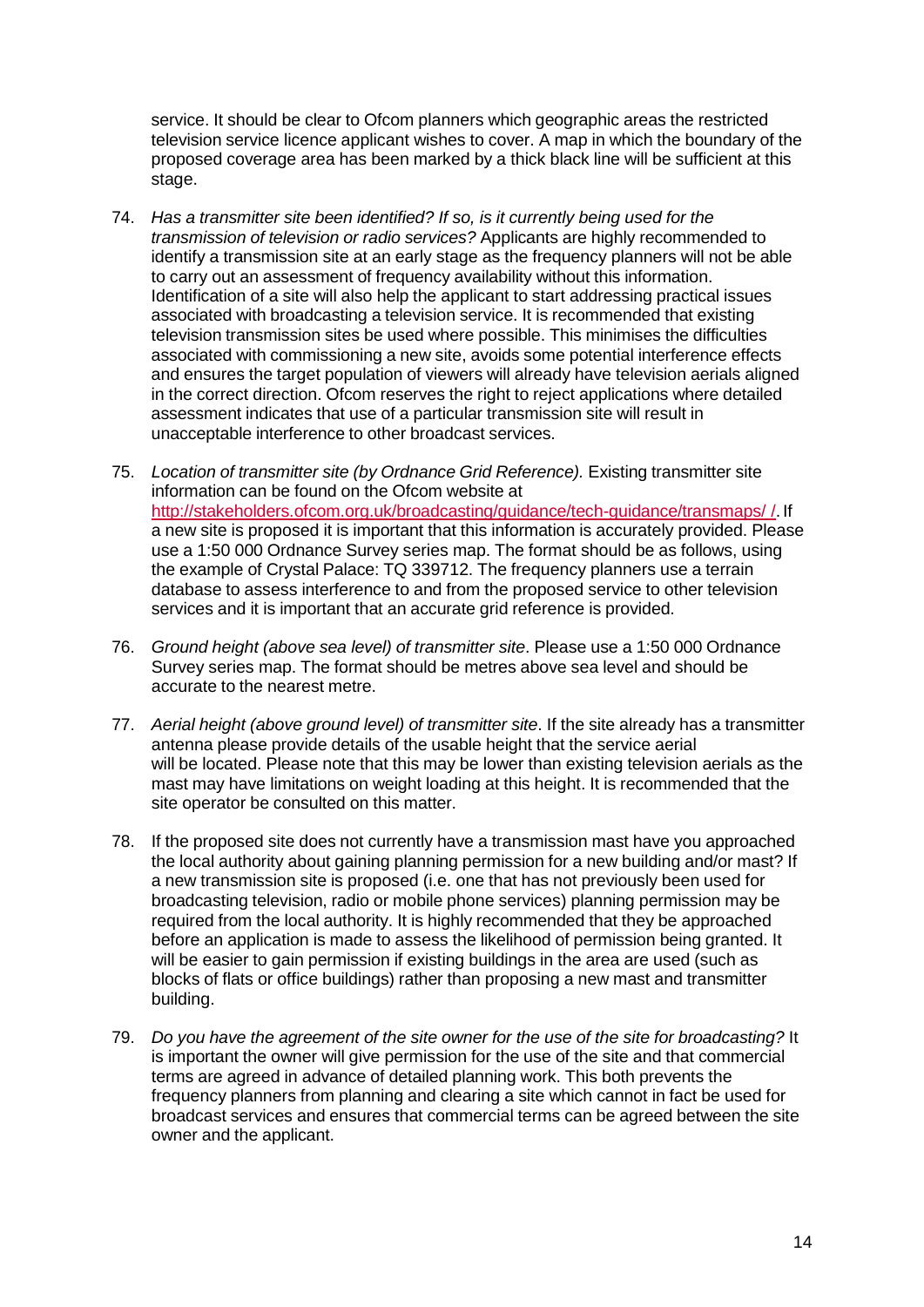- 80. *Please supply details of the transmission installer and operator if known*. The purchase, installation and operation of a transmitter is a specialist task and should not be undertaken unless the applicant has suitable experience in these matters. A condition of the RTSL-E WT Act transmission licence is that the broadcast signal conforms to the Ofcom Television Technical Performance Cod[e](http://stakeholders.ofcom.org.uk/binaries/broadcast/guidance/tech-) [http://stakeholders.ofcom.org.uk/binaries/broadcast/guidance/tech](http://stakeholders.ofcom.org.uk/binaries/broadcast/guidance/tech-)guidance/tv\_tech\_platform\_code.pdf In addition digital broadcast signals must conform to the relevant parts of UK Interface Requirement 2022 for Broadcast Transmitters operating in frequency bands administered by Ofcom [http://stakeholders.ofcom.org.uk/binaries/spectrum/spectrum-policy-area/spectrum](http://stakeholders.ofcom.org.uk/binaries/spectrum/spectrum-policy-area/spectrum-management/research-guidelines-tech-info/interface-requirements/ir2022.pdf)[management/research-guidelines-tech-info/interface-requirements/ir2022.pdf.](http://stakeholders.ofcom.org.uk/binaries/spectrum/spectrum-policy-area/spectrum-management/research-guidelines-tech-info/interface-requirements/ir2022.pdf)Ofcom has powers to inspect the site and installation in order to check that these requirements are being adhered to.
- 81. In some cases we may require the applicant to amend their choice of site. This may be due to difficulties in achieving the required coverage from the proposed site or that the levels of interference from the proposed site to other services is unacceptable. In such cases we may attempt to provide the applicant with an alternative proposal, otherwise the applicant can in conjunction with their transmission provider propose an alternative site. In either case it is important that the applicant responds immediately to such a request. We may set a timetable for resolving these issues.
- 82. Ofcom will on a case-by-case basis consider permitting RTSL-E WT Act licensees to employ variations to the signals detailed in the Ofcom Television Technical Performance Code where the applicant can provide evidence that doing so will not result in interference or loss of service to other broadcast services. In any case, the transmitter's emissions must still comply with the requirements of UK Interface Requirement 2022.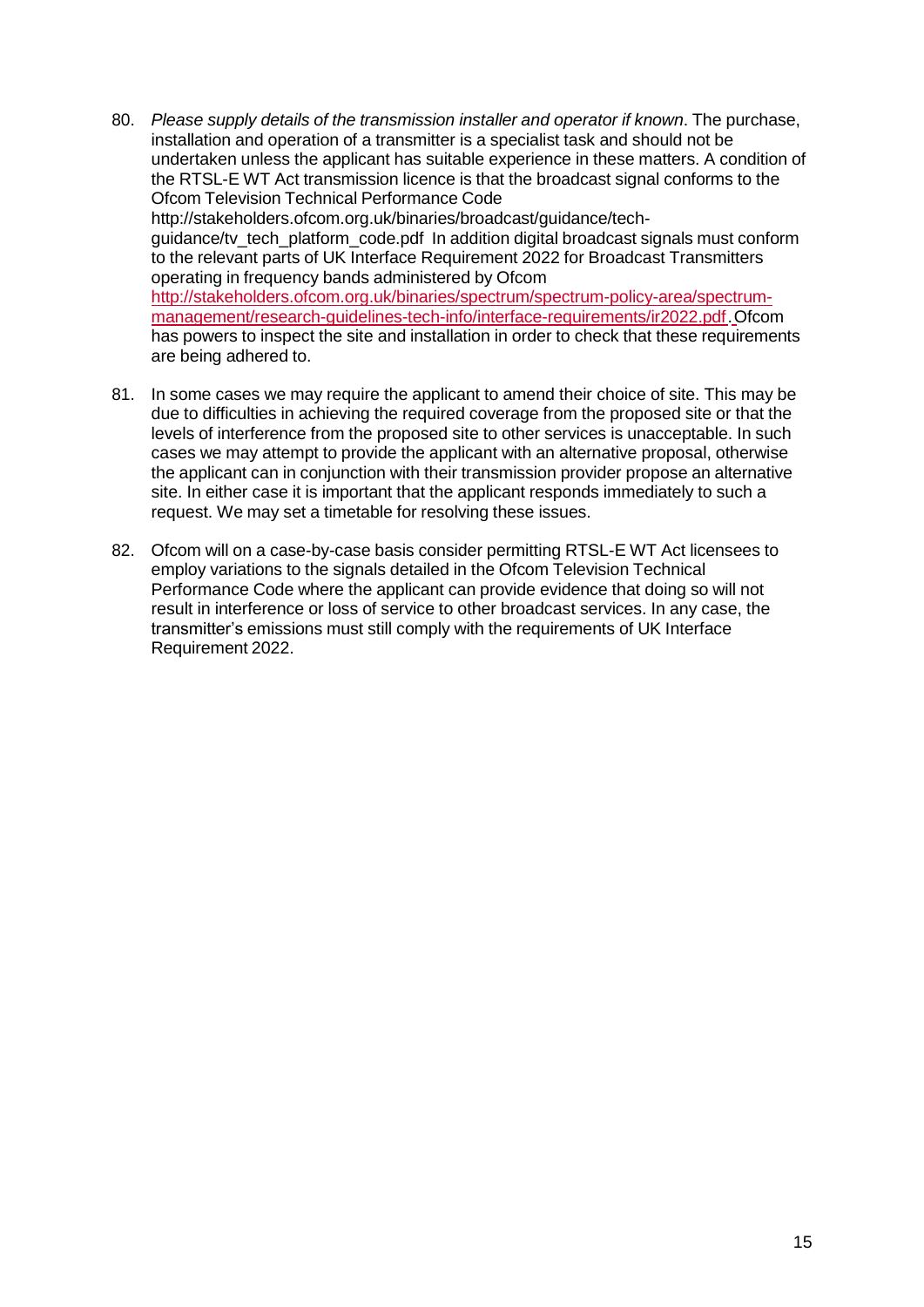# <span id="page-16-0"></span>Broadcasting Act Licence conditions

#### **A RTSL-E service cannot be broadcast unless a corresponding WT Act transmission licence has been granted. .**

- 83. The RTSL-E Broadcasting Act licence, providing location restricted television coverage of a short term event, contains the formal conditions to which licensees are subject. In the event of any conflict between these notes and the terms of the licence, the terms of the licence and the relevant legislation prevail. The following is not an exhaustive account of the licensing requirements or licence conditions.
- 84. Where Ofcom has contracted out functions to other bodies (such as the contracting out of the regulation of broadcast advertising to the ASA), the references to Ofcom in the licence conditions and in there notes should, where relevant, be read to also refer to those other bodies.

#### <span id="page-16-1"></span>**Licence term**

85. A RTSL-E is granted for a maximum term of up to 56 days.

#### <span id="page-16-2"></span>**Programme and advertising standards**

- 86. The licensee must ensure that all content included in the licensed service complies with the relevant Standards Codes including, but not limited to, the Ofcom Broadcasting Code, the Rules on the Amount and Distribution of Advertising (RADA), the Crosspromotion Code and the BCAP Television Advertising Standards Code.
- 87. Copies of the Ofcom Broadcast Codes are available at: [http://stakeholders.ofcom.org.uk/broadcasting/broadcast-codes/broadcast-code](http://stakeholders.ofcom.org.uk/broadcasting/broadcast-codes/broadcast-code-february2011/)[february2011/](http://stakeholders.ofcom.org.uk/broadcasting/broadcast-codes/broadcast-code-february2011/)
- 88. The regulation of broadcast advertising has been contracted out by Ofcom to the Advertising Standards Authority (ASA), and the BCAP Television Advertising Standards Code is available on the ASA website, [www.asa.org.uk.](http://www.asa.org.uk/)

#### <span id="page-16-3"></span>**Listed events**

- 89. Certain sports events are "listed" by the Secretary of State. The legislation restricts the acquisition by broadcasters of exclusive rights to the whole or any part of live television coverage of listed events and the broadcasting on an exclusive basis of such coverage without the previous consent of Ofcom.
- 90. Ofcom publishes a Code on Sports and other Listed Event[s](http://stakeholders.ofcom.org.uk/broadcasting/broadcast-codes/code-sports-events/)) [\(http://stakeholders.ofcom.org.uk/broadcasting/broadcast-codes/code-sports-events/\),](http://stakeholders.ofcom.org.uk/broadcasting/broadcast-codes/code-sports-events/)) which includes details of the events that are currently listed. Events may be added to or deleted from the list by the Secretary of State after consultation with Ofcom, the BBC, the Welsh Authority and appropriate rights holders.

### <span id="page-16-4"></span>**Subtitling, signing and audio-description**

91. A television service achieving an average audience share of all UK households of 0.05% or more may be required to provide subtitling, signing and audio description, subject to passing an affordability threshold and not facing technical difficulties that are impracticable to surmount. These obligations would apply from the first anniversary of the launch of the service.

### <span id="page-16-5"></span>**Retention and production of recordings**

92. The licensee must retain, or arrange for the retention of, recordings of everything included in the licensed service for a period of 60 days. If Ofcom requests a copy of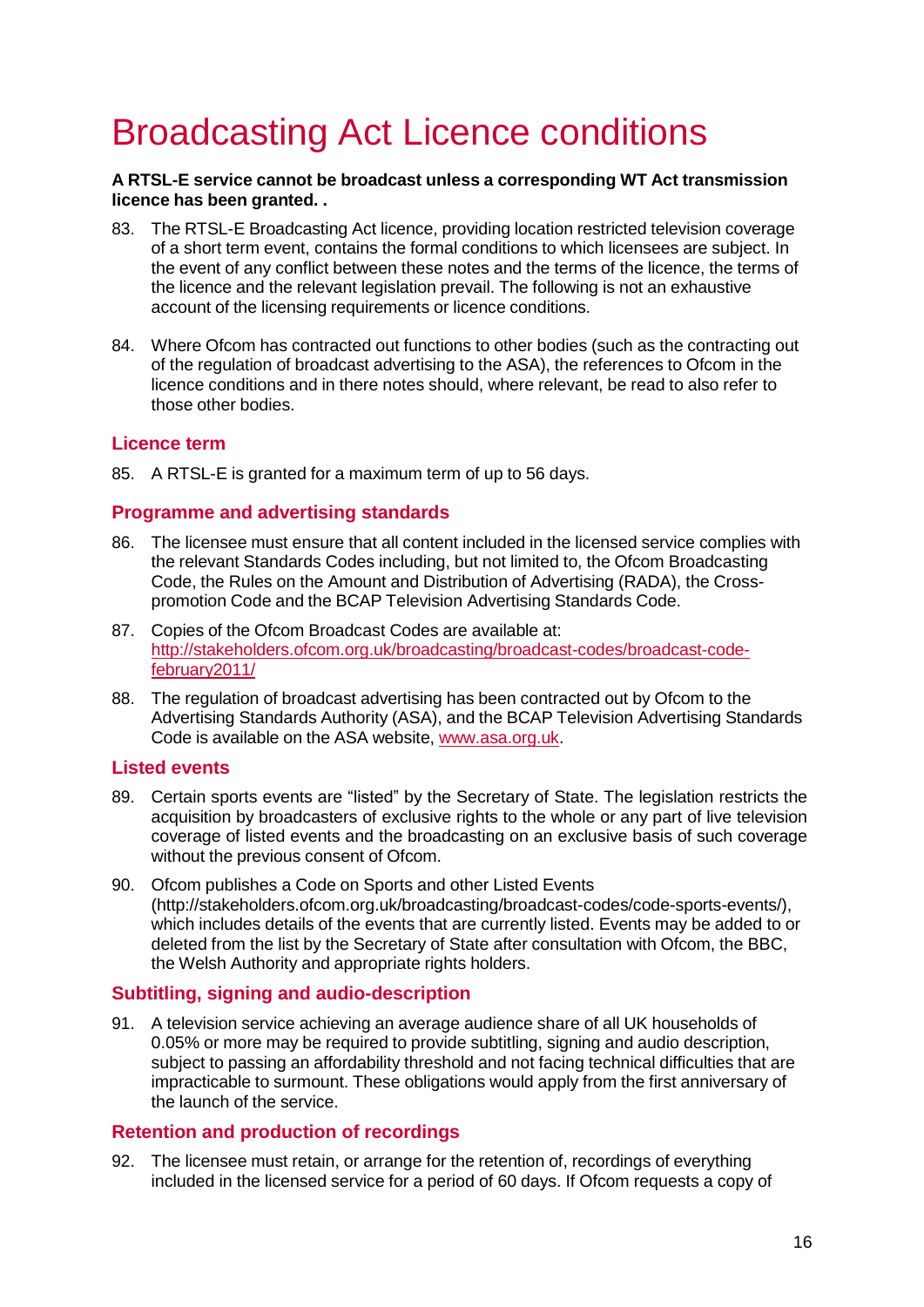any recording, the licensee must provide this forthwith. Recordings must be of a standard and in a format which allows Ofcom to view the material as broadcast. The licensee must also (where possible) provide Ofcom with scripts or transcripts of any material included in the service.

## <span id="page-17-0"></span>**Provision of information to Ofcom**

- 93. The licensee has to supply to Ofcom any information that Ofcom may require for the carrying out of its duties. This includes (but is not limited to) information about the licensee's corporate structure, any information that Ofcom may need to determine whether the licensee is on any ground a disqualified person, and information relevant to the calculation of fees. Please note that the requirements in the licence for the provision of information to Ofcom are broad, and that this is only a brief overview.
- 94. The licence also obliges the licensee to inform Ofcom about changes to the nature, characteristics or control of the licensee body, including:
	- b) Notification to Ofcom, in advance as soon as reasonably practicable, of proposals affecting the control of the licensee, and changes in control.
	- c) Information about changes in shareholders and directors, no later than 28 days from the changes taking place.
	- d) Information about changes in management, key staff and contact details as soon as they take place.
	- e) Notification to Ofcom, immediately, if the licensee becomes aware that any order is made or resolution passed which would result in the licensee going into administration, liquidation, or if the licensee may become insolvent.
	- f) Notification to Ofcom if a court judgement is passed against the licensee, or the licensee is convicted of a criminal offence.

### <span id="page-17-1"></span>**Fair and effective competition**

- 95. Ofcom has a duty to ensure fair and effective competition in the provision of licensed services and services connected with them. Ofcom's general policy is to include in Broadcasting Act licences a condition requiring the licensee (a) not to enter into or maintain any arrangements or engage in any practices which are prejudicial to fair and effective competition in the provision of licensed services or connected services and (b) to comply with any code or guidance approved by Ofcom for the purpose of ensuring fair and effective competition in the provision of licensed services or connected services, and (c) to comply with any direction given by Ofcom for that purpose. Ofcom has adopted this general policy because of the merits of ex ante regulation in securing fair and effective competition.
- 96. Before taking enforcement action under the licence pursuant to this condition, Ofcom would need to consider whether, in the circumstances, it would be more appropriate to proceed by enforcing the relevant provisions of the Competition Act 1998 rather than by enforcing the licence condition. If you think that there are special or exceptional circumstances in your case which mean this condition should not be included in the licence for which you are applying, please set out in writing what those circumstances are so that Ofcom can consider them. You should aim to provide as much detail as possible.
- 97. In accordance with the provisions of section 317(1)(a), (4) and (5) of the Communications Act, Ofcom is required to notify you (and hereby notifies you) that,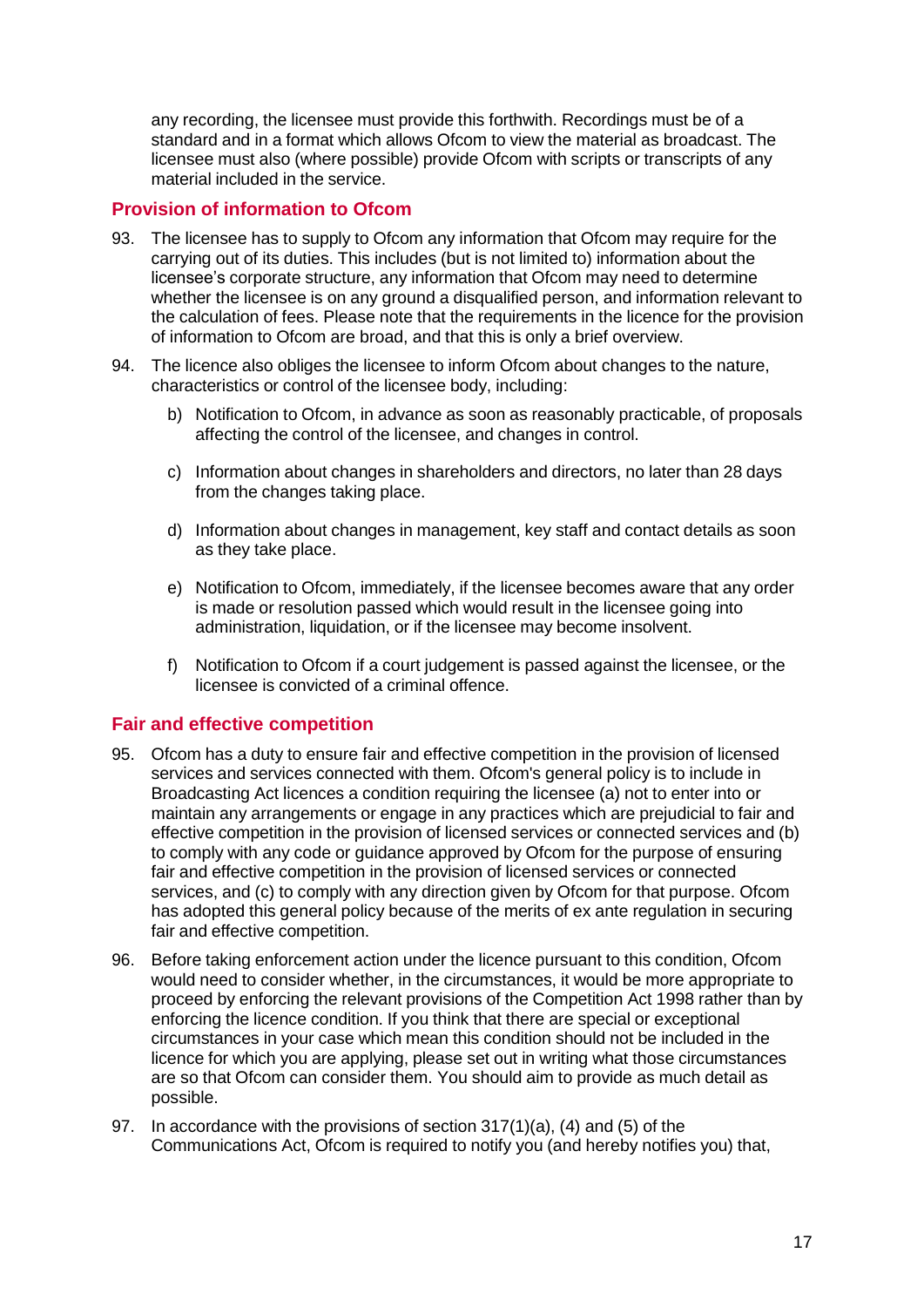pursuant to section 317(6) you may appeal a decision by Ofcom to include this condition in your licence to the Competition Appeal Tribunal.

#### <span id="page-18-0"></span>**Compliance with ownership restrictions**

98. The Broadcasting Act 1990 (as amended by the Broadcasting Act 1996 and the Communications Act) lays down a number of restrictions on who may hold Ofcom's broadcasting licences. The licensee is obliged to comply with these ownership restrictions and failure by a licensee to do so will constitute a breach of the licence and if not rectified may result in revocation of the licence. For further information about revocation, see paragraphs 110-118

#### <span id="page-18-1"></span>**Compliance**

- 99. The licensee must adopt procedures that are acceptable to Ofcom for ensuring that the licensed service complies with the requirements of the licence, including complying with any direction issued by Ofcom. Such procedures would include ensuring that there are enough persons, and of sufficient seniority, involved in providing the service that are adequately versed in the licence requirements and the programme and advertising standards that apply to the service; and making arrangements for the adequate clearance of advertising.
- 100. The licensee must supply details of the licensee's compliance procedures to Ofcom, if Ofcom requests it.

#### <span id="page-18-2"></span>**Government directions and representations**

101. The Government may notify Ofcom that it wishes an announcement to be included in a licensed service, or a licensee to refrain from including an item in the licensed service. If notified, Ofcom will direct the licensee to that effect.

#### <span id="page-18-3"></span>**Complaints relating to the licensed service**

- 102. Licensees must ensure that they have procedures acceptable to Ofcom in place for the handling and resolution of complaints about their service. Licensees must keep a record for 12 months of all complaints it receives and its responses to them and make this available to Ofcom on request.
- 103. The licensee must also comply with all of the specific provisions relating to fairness complaints (such as the provision of transcripts, copies of documents and correspondence related to the complaint, recordings etc to Ofcom and the complainant).
- 104. If requested by Ofcom, the licensee must publicise Ofcom's functions in relation to complaints.

#### <span id="page-18-4"></span>**Variations to the licence**

105. Ofcom may vary the licence by notice served on the licensee, provided that the licensee has been given a reasonable opportunity to make representations to Ofcom about the proposed variation. Ofcom may vary the licence period with the consent of the licensee.

#### <span id="page-18-5"></span>**Equal opportunities and training**

106. Any holder of an Ofcom television or radio broadcasting licence who employs, or is likely to employ, either individually or as a group, more than twenty individuals in connection with the provision of its licensed service and provides a service which is authorised to broadcast for more than 31 days a year (a "Relevant Licensee") is under certain duties as regards training. A RTSL-E licensee who is a Relevant Licensee for this purpose is obliged to make and from time to time review arrangements for training and retraining of people it employs in, or in connection with, the provision of the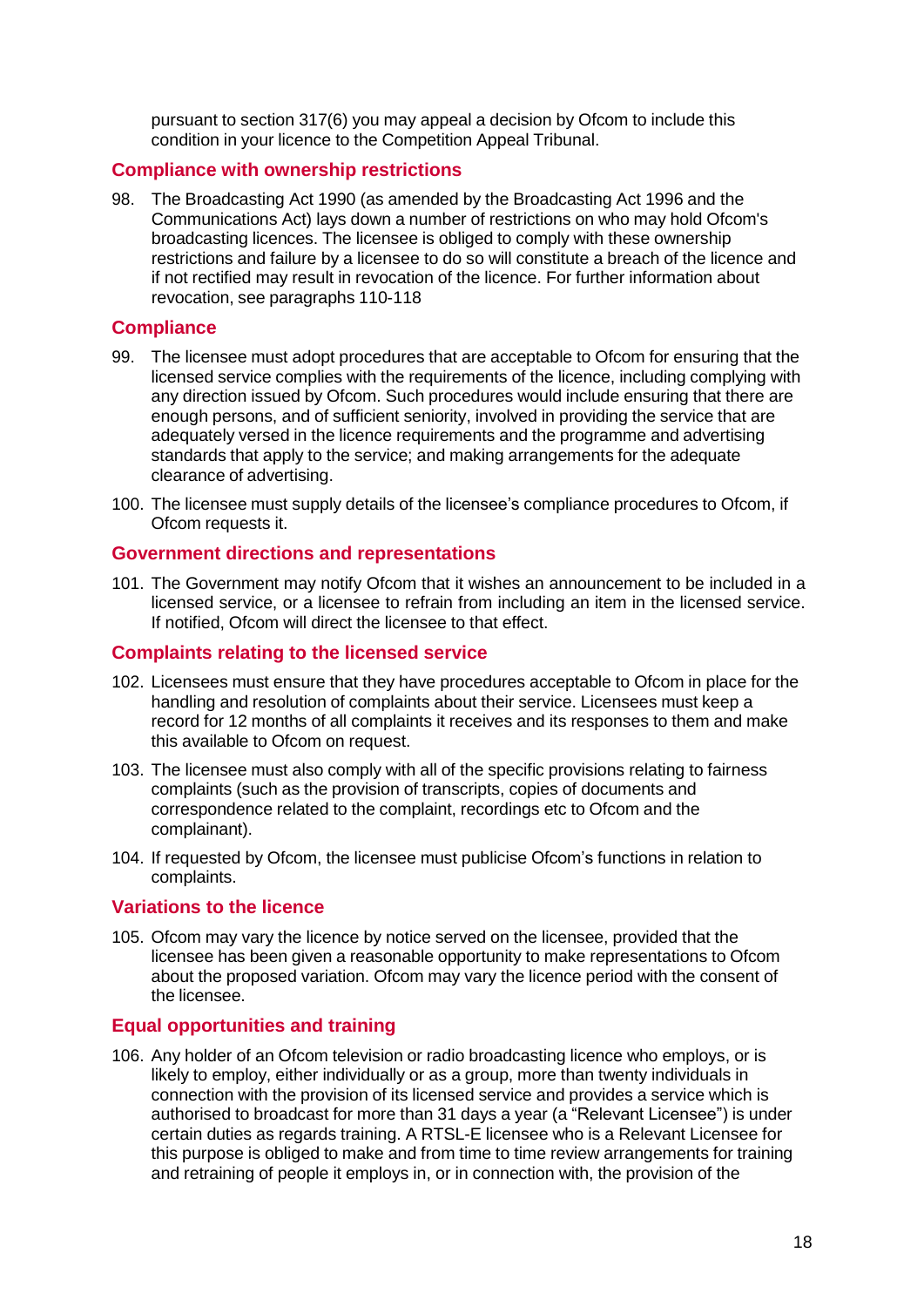licensed service or the making of programmes for that service. In making and reviewing those arrangements, the Relevant Licensee must comply with any Ofcom guidance.

107. Ofcom will continue to carry out its functions relating to the promotion of equal opportunities between men and women and between different racial groups and the equalisation of opportunities for disabled persons under section 337 of the Communications Act.

#### <span id="page-19-0"></span>**Sanctions**

- 108. Ofcom can impose sanctions on a licensee for breaches of the licence conditions, including the requirements for the content of the licensed service. The sanctions available to Ofcom range from the broadcasting of Ofcom's findings to the imposition of a fine on the licensee and revocation of the licence. For further information about sanctions, please consult Ofcom's Outline procedure for statutory sanctions [\(http://stakeholders.ofcom.org.uk/broadcasting/guidance/complaints](http://stakeholders.ofcom.org.uk/broadcasting/guidance/complaints-sanctions/procedures-statutory-sanctions/)[sanctions/procedures-statutory-sanctions/\)](http://stakeholders.ofcom.org.uk/broadcasting/guidance/complaints-sanctions/procedures-statutory-sanctions/)
- 109. In cases where Ofcom has instigated sanctions procedures against a licensee, it will not generally consider any applications for new licences by the same licensee or by a person/body connected to that licensee until such time as the sanctions procedure against the existing connected licensee is concluded. This means any sanction imposed, must be satisfied (e.g. in the case of a fine, full payment of the fine must have been made) before any new application by that licensee or by a person/body connected to that licensee can be considered

#### <span id="page-19-1"></span>**Revocation and surrender**

- 110. If you no longer wish to broadcast the RTSL-E service, you should surrender the RTSL-E Broadcasting Act licence. To surrender your licence, you must serve a notice, in writing, on Ofcom. The notice must be signed by an appropriately authorised person on behalf of the licensee. The notice can be in the form of a letter or email, and take effect on the date of service or on a date specified in the notice.
- 111. The RTSL-E WT Act transmission licence will expire on surrender of the RTSL-E Broadcasting Act licence.
- 112. Ofcom can revoke your RTSL-E Broadcasting Act licence for a number of reasons, including breaches of the licence conditions, failure to comply with a direction, and as a result of a sanction. A licence may also be revoked if it is not being used to provide the licensed service.
- 113. Ofcom may also consider revocation of the licence if:
	- a) The licensee has provided false information (or withheld information) with the intention of causing Ofcom to be misled, either in purporting to comply with any condition of the licence, or in connection with the application for the licence;
	- b) The licensee becomes a disqualified person;
	- c) Any change takes place affecting the nature, characteristics or control of the licensee which would have precluded the original grant of the licence;
	- d) Ofcom ceases to be satisfied that the licensee is fit and proper to hold a licence;
	- e) The licensee provides the licensed service whilst failing to comply with any requirement to hold (or have held on his behalf) a licence under the WT Act, or if the licensee ceases to comply with requirements applicable to the licensed service under Chapter 1 of Part 2 of the Communications Act (relating to electronic communications networks and services);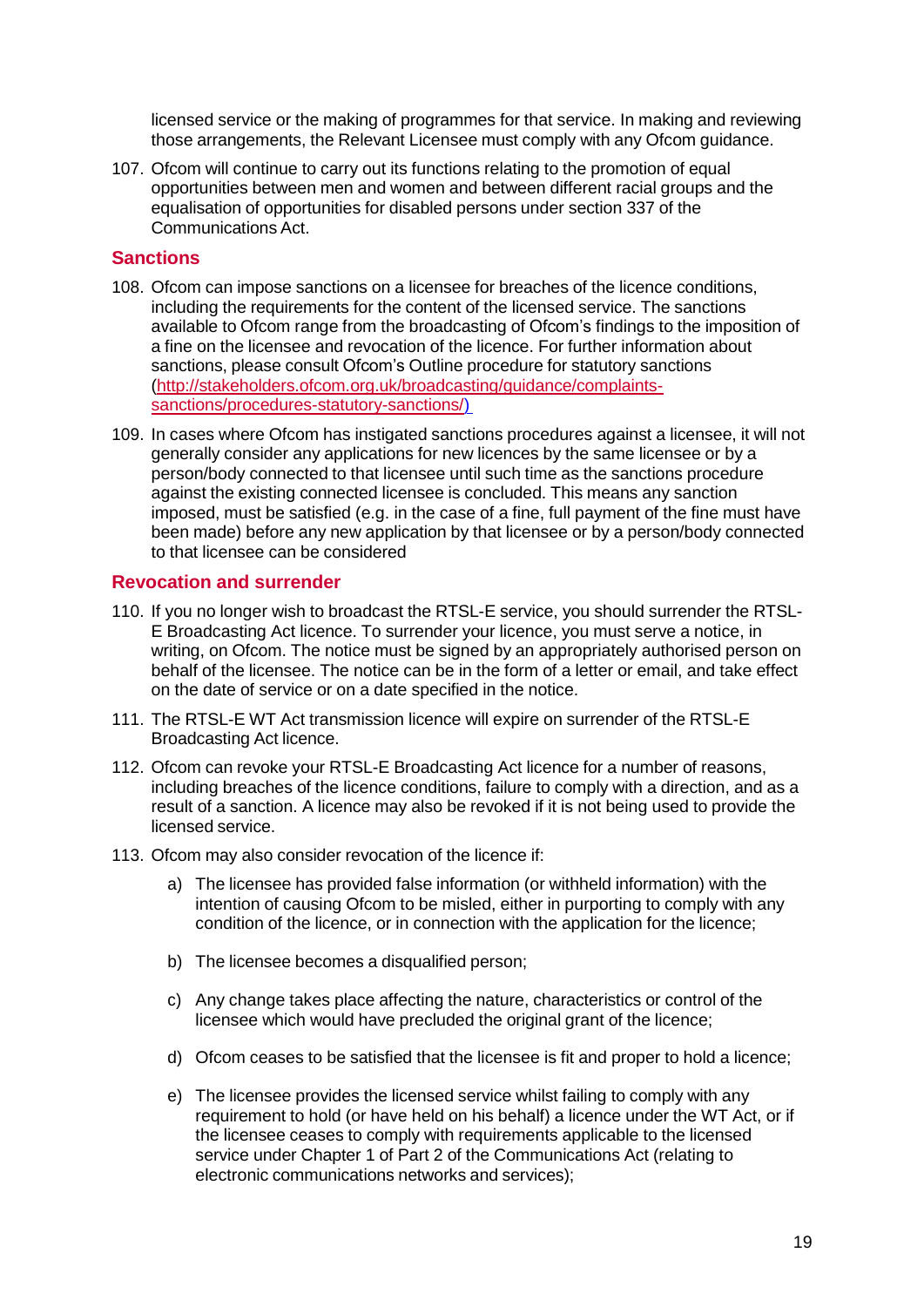- f) The service provided by the licensee no longer constitutes a service licensable by Ofcom as an RTSL-E service.
- 114. The licensee being placed in administration or liquidation, or becoming insolvent, are examples of circumstances when Ofcom would consider revocation. Before revoking a licence, Ofcom must notify the licensee and give the licensee a reasonable opportunity to make representations.
- 115. The reasons for the possible revocation of a licence set out above are not an exhaustive account of the provisions for revocation.
- 116. The RTSL-E WT Act transmission licence will automatically expire should the RTSL-E Broadcasting Act licence be revoked.
- 117. If your licence is revoked any fees paid are non-refundable.
- 118. When a licence has been revoked or surrendered, the information about the licensed service is removed from the list of licensed services on Ofcom's website and the fact that the licence has been revoked or surrendered is included in the monthly update that Television Broadcast Licensing publishes (available on the Ofcom website, [http://licensing.ofcom.org.uk/tv-broadcast-licences/updates/\)](http://licensing.ofcom.org.uk/tv-broadcast-licences/updates/) ).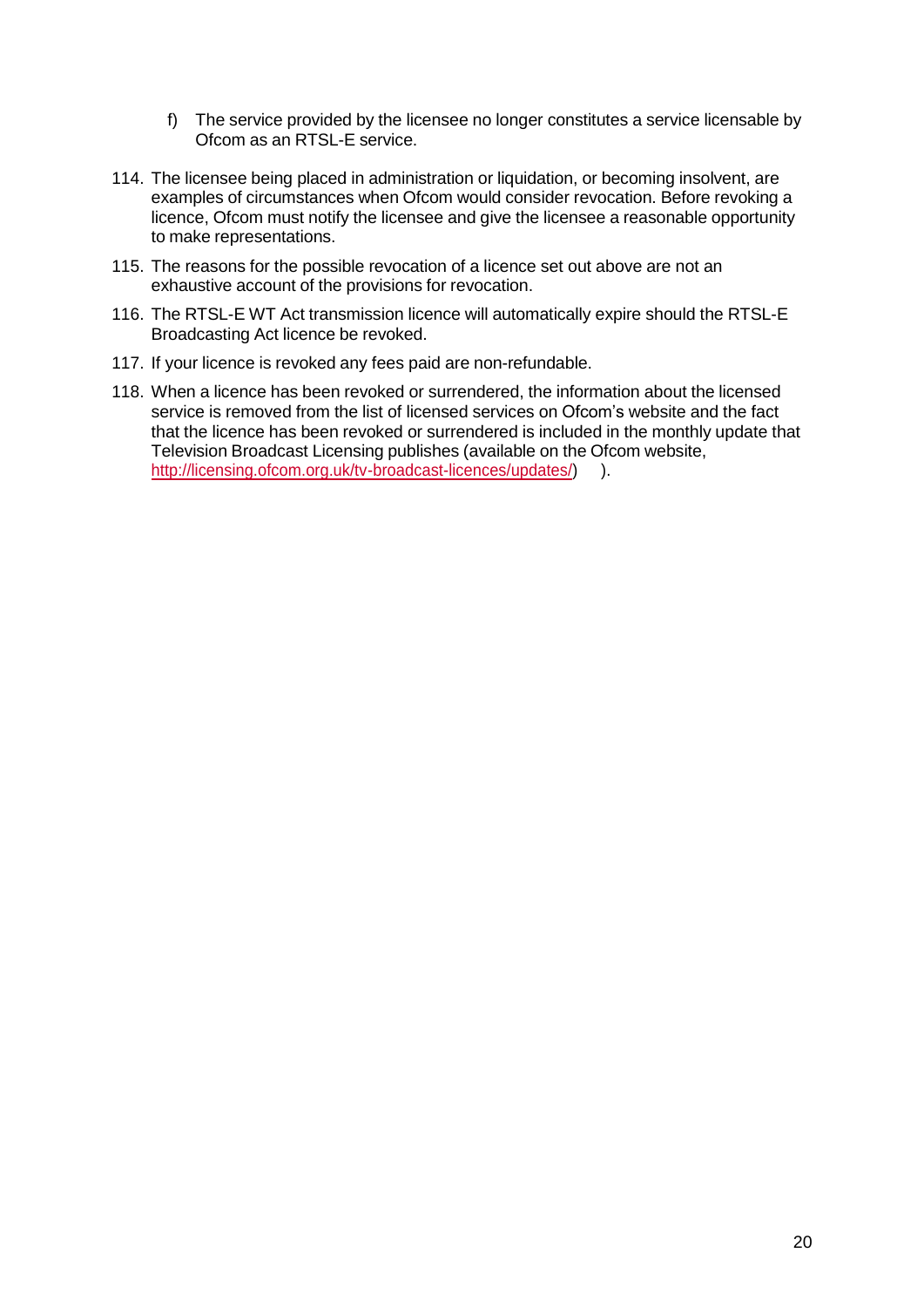# <span id="page-21-0"></span>Wireless Telegraphy Act Licence conditions

#### **A RTSL-E service described in the RTSL–E Broadcasting Act licence cannot be broadcast unless a corresponding RTSL-E WT Act licence has been granted.**

119. The RTSL-E WT Act licence, permitting the transmission of a location restricted television coverage of a short term event, contains the formal conditions to which licensees are subject. In the event of any conflict between these notes and the terms of the licence, the terms of the licence and the relevant legislation prevail. The following is not an exhaustive account of the licensing requirements or licence conditions.

#### <span id="page-21-1"></span>**Commencement of the service**

120. The RTSL-E WT Act licence for a specific service will commence on a date as agreed by the applicant and Ofcom. The associated RTSL-E Broadcasting Act licence will normally commence on the same date.

#### <span id="page-21-2"></span>**Test transmissions**

- 121. Once a RTSL-E WT Act licence has been granted by Ofcom, the licensee may be permitted to broadcast test transmissions in advance of the on air date of the service in the transmission areas, provided that they comply with the requirements of paragraph 126 below and the timing and duration of these transmissions have been agreed in advance by Ofcom.
- 122. The licensee must ensure that such transmissions are authorised by the RTSL-E-WT Act licence that has been issued. The WT Act licence is normally issued at the same time as the RTSL-E Broadcasting Act licence. **It is a criminal offence to carry out any transmissions without having received the appropriate WT Act licence.**
- 123. The test transmissions must clearly identify the station and carry a telephone number which viewers can call if they are experiencing any interference. The licensee should be capable of responding to any complaints received by offering basic advice on how viewers can remove the interference.
- 124. The licensee should keep records of the number of calls received concerning interference.
- 125. Test transmissions may carry programmes as well as engineering test signals, provided that:
	- a) All programmes comply with Ofcom Broadcasting Code
	- b) No programmes are sponsored
	- c) There is no advertising. Advertising is defined as any item of publicity broadcast on behalf of someone other than the licensee and publicity by the licensee himself except information to viewers about or in connection with the licensed service.
- 126. We may direct the licensee to cease test transmissions if any of these guidelines are contravened or if any other licence conditions are breached by the transmissions.